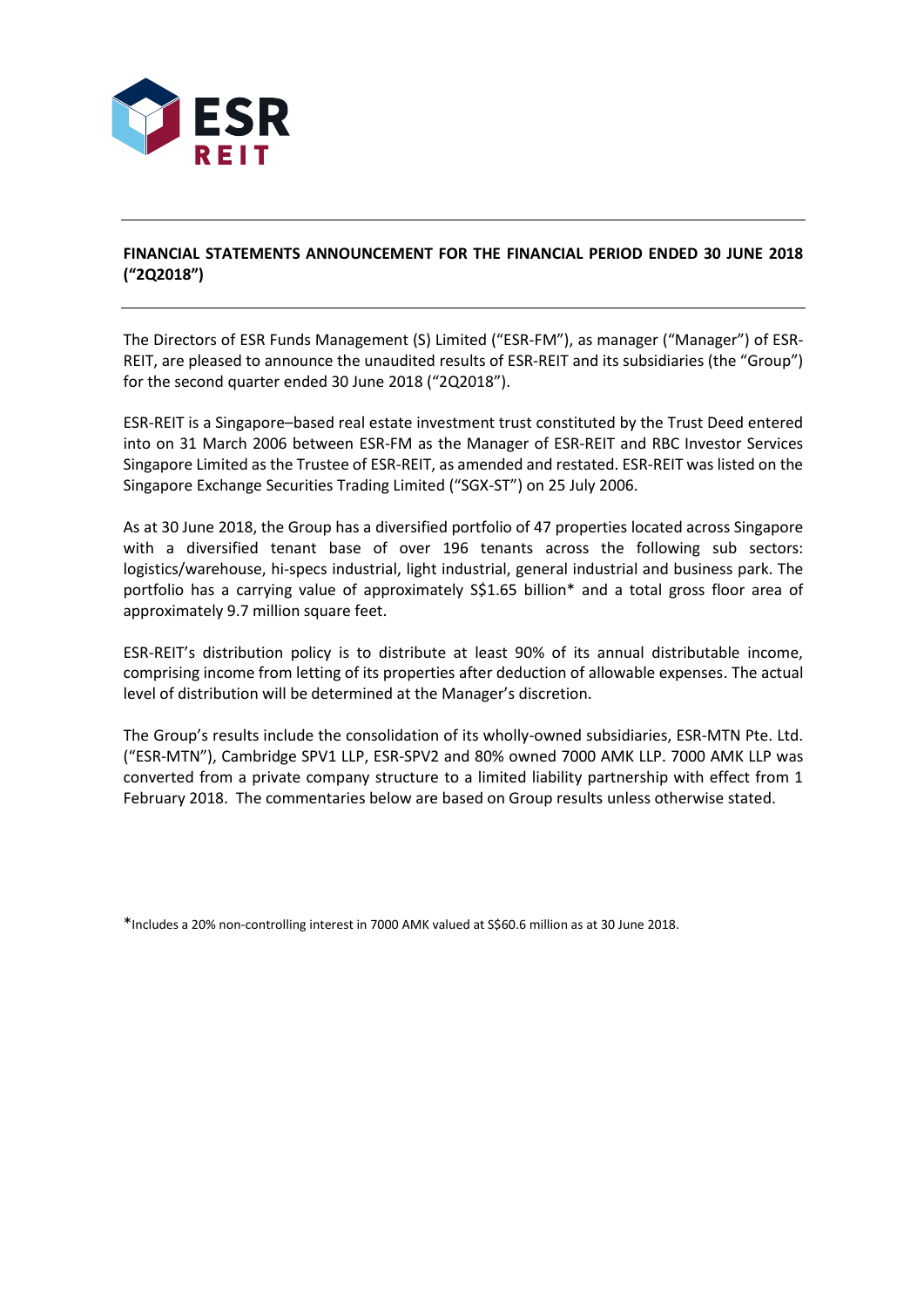# **Summary of the Group's Results**

|                                   |         |         | Fav/    |         |         | Fav/    |
|-----------------------------------|---------|---------|---------|---------|---------|---------|
|                                   | 2Q2018  | 2Q2017  | (Unfav) | 1H2018  | 1H2017  | (Unfav) |
|                                   | S\$'000 | S\$'000 | %       | S\$'000 | S\$'000 | %       |
|                                   |         |         |         |         |         |         |
| <b>Gross revenue</b>              | 32,543  | 27,675  | 17.6    | 66,151  | 55,412  | 19.4    |
| Net property income               | 23,440  | 19,220  | 22.0    | 47,225  | 38,912  | 21.4    |
| Amount available for distribution | 15,849  | 12,466  | 27.1    | 29,275  | 25,572  | 14.5    |
|                                   |         |         |         |         |         |         |
| Distribution per unit ("DPU")     | 1.001   | 0.956   | 4.7     | 1.848   | 1.960   | (5.7)   |
|                                   |         |         |         |         |         |         |

# **Distribution and Book Closure Date Details**

| <b>Distribution period</b> |                       | 1 April 2018 to 30 June 2018    |  |  |  |  |
|----------------------------|-----------------------|---------------------------------|--|--|--|--|
| <b>Distribution rate</b>   |                       | 1.001 cents per unit comprising |  |  |  |  |
|                            | taxable income<br>(a) | 0.888 cents per unit            |  |  |  |  |
|                            | (b)<br>other gains    | 0.113 cents per unit            |  |  |  |  |
| <b>Books closure date</b>  | <b>21 August 2018</b> |                                 |  |  |  |  |
| <b>Payment date</b>        | 19 September 2018     |                                 |  |  |  |  |

The Manager has determined that the distribution reinvestment plan ("DRP") **will not apply** to the distribution for the period from 1 April 2018 to 30 June 2018.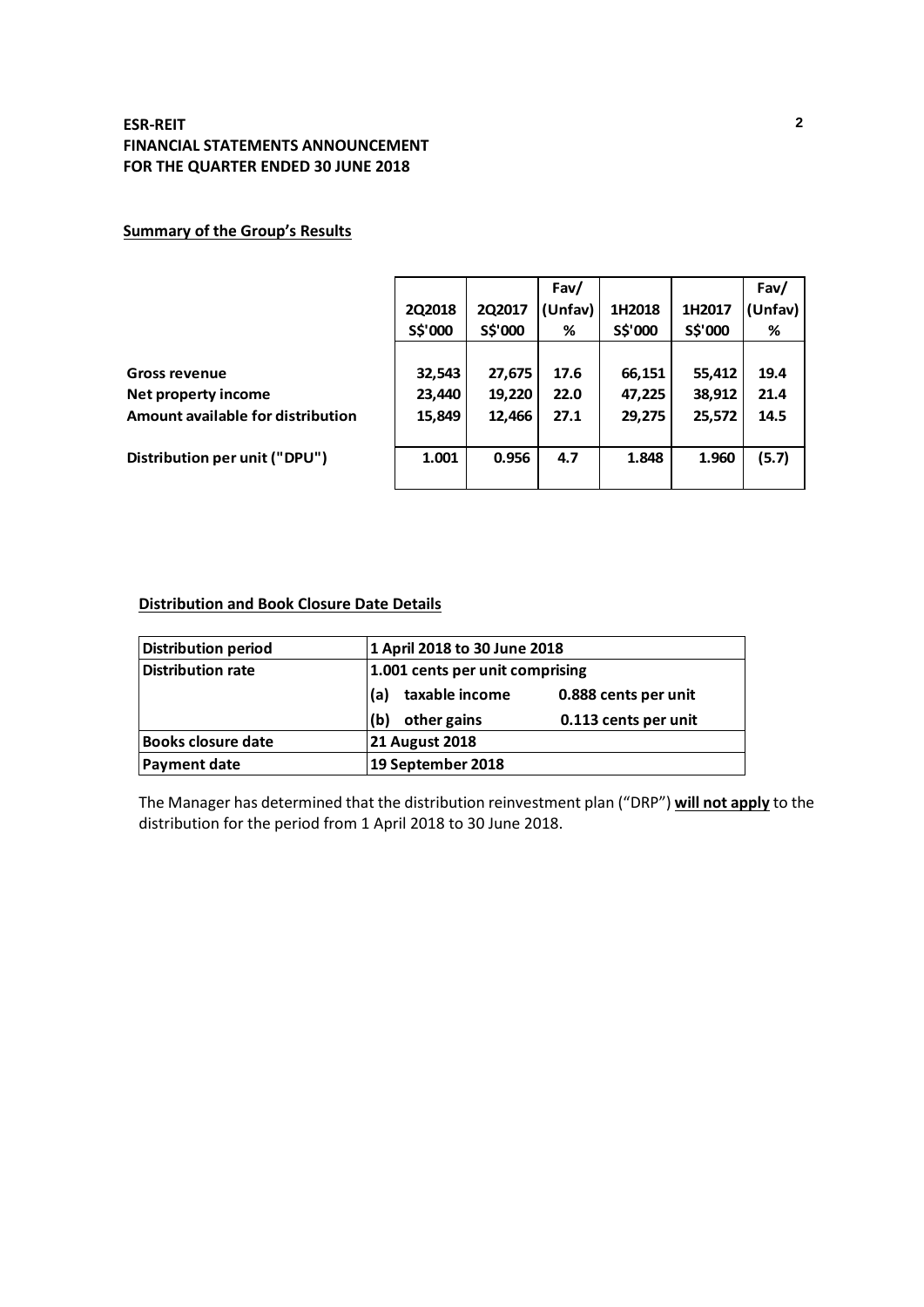# **1(a) Statement of Total Return together with comparative statements for the corresponding period of the immediate preceding financial year**

 $\mathbf{r}$ 

## **Statement of Total Return**

|                                                                     |             | 2Q2018   | 2Q2017   | Fav/    |
|---------------------------------------------------------------------|-------------|----------|----------|---------|
|                                                                     | <b>Note</b> | S\$'000  | S\$'000  | (Unfav) |
|                                                                     |             |          |          | %       |
|                                                                     |             |          |          |         |
| <b>Gross revenue</b>                                                |             | 32,543   | 27,675   | 17.6    |
| Property manager's fees                                             |             | (1, 375) | (1, 597) | 13.9    |
| Property tax                                                        |             | (2,468)  | (1, 457) | (69.4)  |
| Land rental                                                         |             | (2,043)  | (2, 174) | 6.0     |
| Other property expenses                                             |             | (3, 217) | (3, 227) | 0.3     |
| <b>Property expenses</b>                                            |             | (9, 103) | (8, 455) | (7.7)   |
| Net property income                                                 | (a)         | 23,440   | 19,220   | 22.0    |
| Management fees                                                     | (b)         | (2,039)  | (1,691)  | (20.6)  |
| Trust expenses                                                      |             | (479)    | (435)    | (10.1)  |
| Interest income                                                     |             | 4        | 12       | (66.7)  |
| Borrowing costs                                                     | (c)         | (5, 206) | (5,068)  | (2.7)   |
| <b>Non-property expenses</b>                                        |             | (7, 720) | (7, 182) | (7.5)   |
| Net income                                                          |             | 15,720   | 12,038   | 30.6    |
| Change in fair value of financial derivatives                       | (d)         | (1, 202) |          | n.m.    |
| Change in fair value of investment properties                       |             |          | (386)    | 100.0   |
| Total return for the period before income tax and<br>distribution   |             | 14,518   | 11,652   | 24.6    |
| Less: Income tax expense                                            |             |          |          |         |
| Total return for the period after income tax before<br>distribution |             | 14,518   | 11,652   | 24.6    |
| <b>Attributable to:</b>                                             |             |          |          |         |
| Unitholders and perpetual securities holders                        |             | 13,632   | 11,652   | 17.0    |
| Non-controlling interest                                            |             | 886      |          | n.m.    |
|                                                                     |             | 14,518   | 11,652   | 24.6    |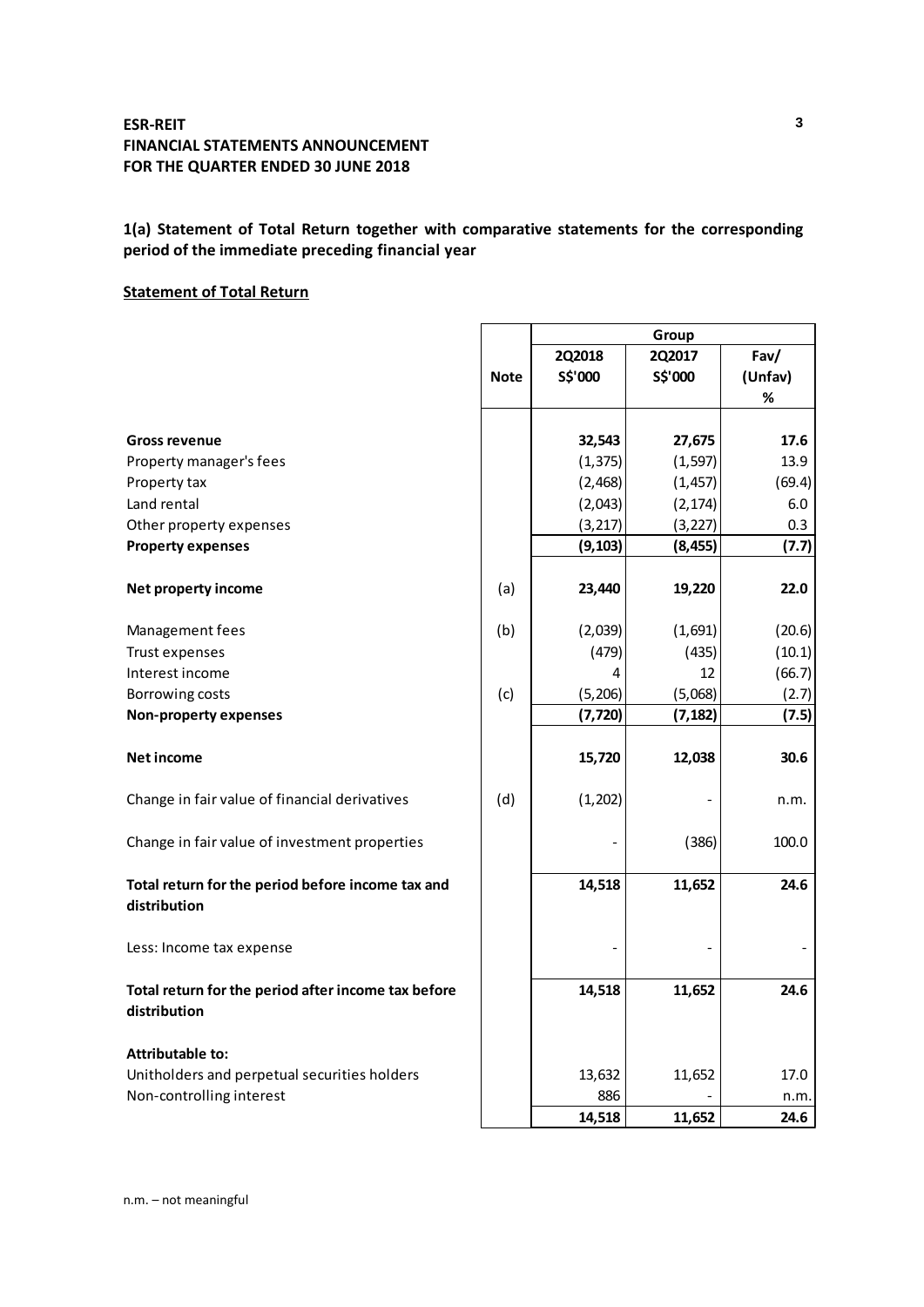### **Distribution Statement**

|                                                                                                                                     |             |                          | Group             |                      |
|-------------------------------------------------------------------------------------------------------------------------------------|-------------|--------------------------|-------------------|----------------------|
|                                                                                                                                     | <b>Note</b> | <b>2Q2018</b><br>S\$'000 | 2Q2017<br>S\$'000 | Fav/<br>(Unfav)<br>% |
| Total return for the period after income tax before<br>distribution attributable to Unitholders and<br>pepertual securities holders |             | 13,632                   | 11,652            | 17.0                 |
| Net effect of non-tax deductible/(taxable) items                                                                                    | (e)         | 2,157                    | 814               | 165.0                |
|                                                                                                                                     |             | 15,789                   | 12,466            | 26.7                 |
| Amount reserved for distribution to perpetual securities<br>holders                                                                 |             | (1,720)                  |                   | n.m.                 |
| Net income available for distribution for the period                                                                                |             | 14,069                   | 12,466            | 12.9                 |
| Distribution from other gains                                                                                                       | (f)         | 1,780                    |                   | n.m.                 |
| Total amount available for distribution for the period                                                                              | (g)         | 15,849                   | 12,466            | 27.1                 |
| DPU for the period (cents)                                                                                                          |             | 1.001                    | 0.956             | 4.7                  |

n.m. – Not meaningful

#### **Notes:**

(a) ESR-REIT recorded gross revenue and net property income of S\$32.5 million and S\$23.4 million respectively in 2Q2018 and these were higher than the corresponding quarter last year by 17.6% and 22.0% respectively.

The revenue growth was ascribed to the full quarter contributions from two acquisitions at 8 Tuas South Lane and 7000 Ang Mo Kio Avenue 5 ("7000 AMK") acquired in December 2017 and rent escalations from several properties, partially offset by revenue reduction from the master lease conversion of property at 16 Tai Seng (2Q2018), 21B Senoko Loop (1Q2018) and 3 Pioneer Sector 3 (3Q2017) to multi-tenancy, expiries and non-renewal of leases at three properties and the absence of revenue from four divestments completed since 2Q2017. Of the 3 non-renewal properties, one is currently being divested while another is undergoing AEI conversion into a high-specs building.

Property expenses increased by S\$0.6 million to S\$9.1 million in 2Q2018, which was 7.7% higher than the corresponding quarter last year. Property expenses increased largely due to property tax and other property expenses from the new acquisitions.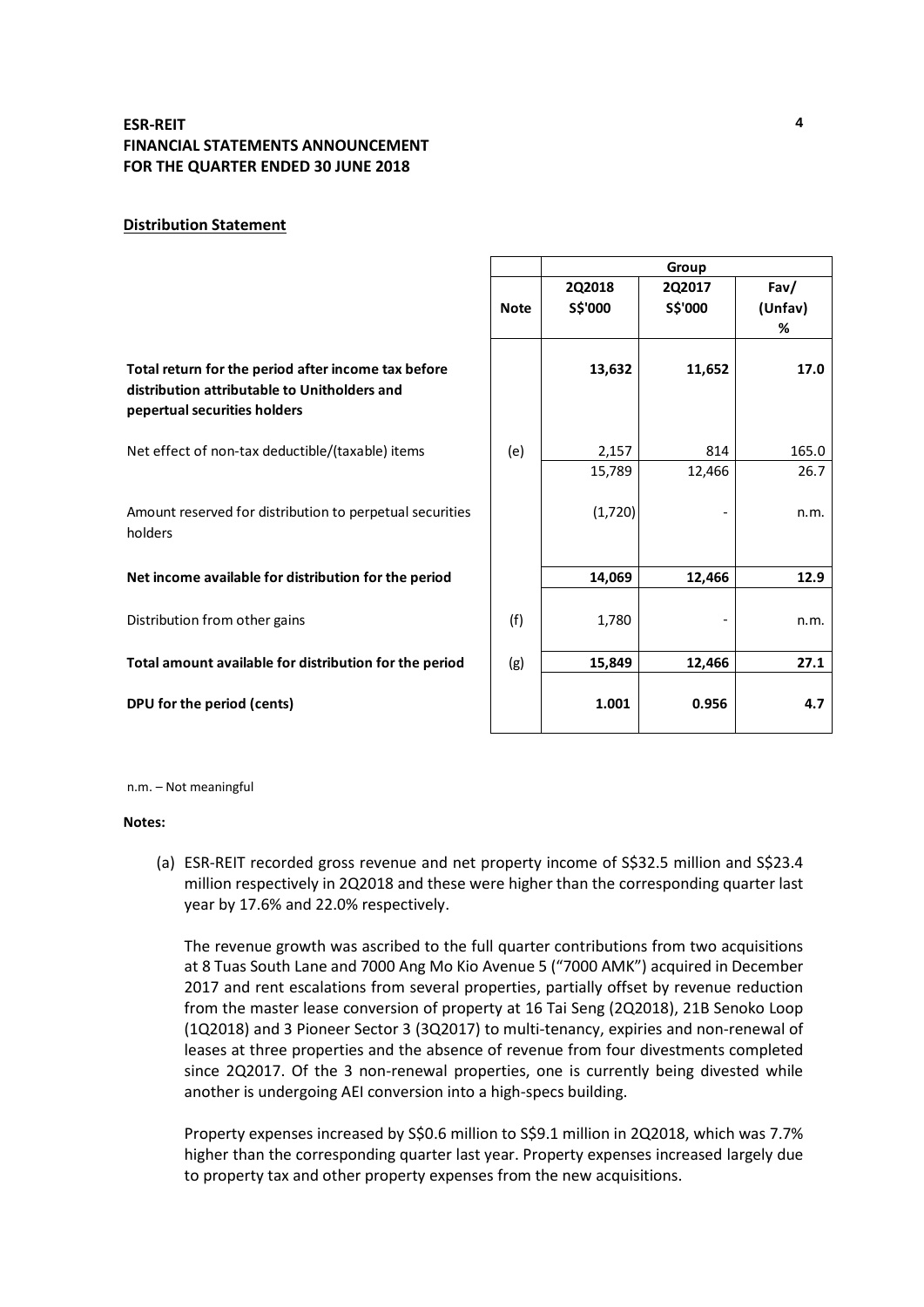- (b) Management fees increased due to higher assets under management from the new acquisitions. The Manager has elected to receive its management fees wholly in cash for 2Q2018.
- (c) Borrowing costs were higher in 2Q2018 due to higher loan commitment fee after the loan repayment in late March 2018 with the preferential offering proceeds.

Please refer to 1(b)(ii) for more details on borrowings.

- (d) The change in fair value of financial derivatives represented the fair value change of interest rate swaps (notional value of S\$200 million), entered into to hedge interest rate risk on the floating rate loans. This fair value change is recognised in the Statement of Total Return. It is non-tax deductible and has no impact on the distributable income.
- (e) Non-tax deductible/(taxable) items (distribution adjustments)

|                                                  | Group   |               |  |
|--------------------------------------------------|---------|---------------|--|
|                                                  | 2Q2018  | <b>2Q2017</b> |  |
|                                                  | S\$'000 | S\$'000       |  |
|                                                  |         |               |  |
| Non-tax deductible/(taxable) items and other     |         |               |  |
| adjustments:                                     |         |               |  |
| Trustee's fees                                   | 105     | 93            |  |
| Debt related transaction and miscellaneous costs | 964     | 387           |  |
| Change in fair value of investment properties    |         | 386           |  |
| Change in fair value of financial derivatives    | 1,202   |               |  |
| Professional fees                                | 25      |               |  |
| Straight line rent and lease incentives          | (313)   | 227]          |  |
| Miscellaneous expenses                           | 174     | 168           |  |
| Net effect of non-tax deductible/(taxable) items | 2,157   | 814           |  |

(f) Distribution from other gains represents part payout of total S\$6.3 million ex-gratia payments received from the Singapore Land Authority in connection to the compulsory acquisition of land from prior years.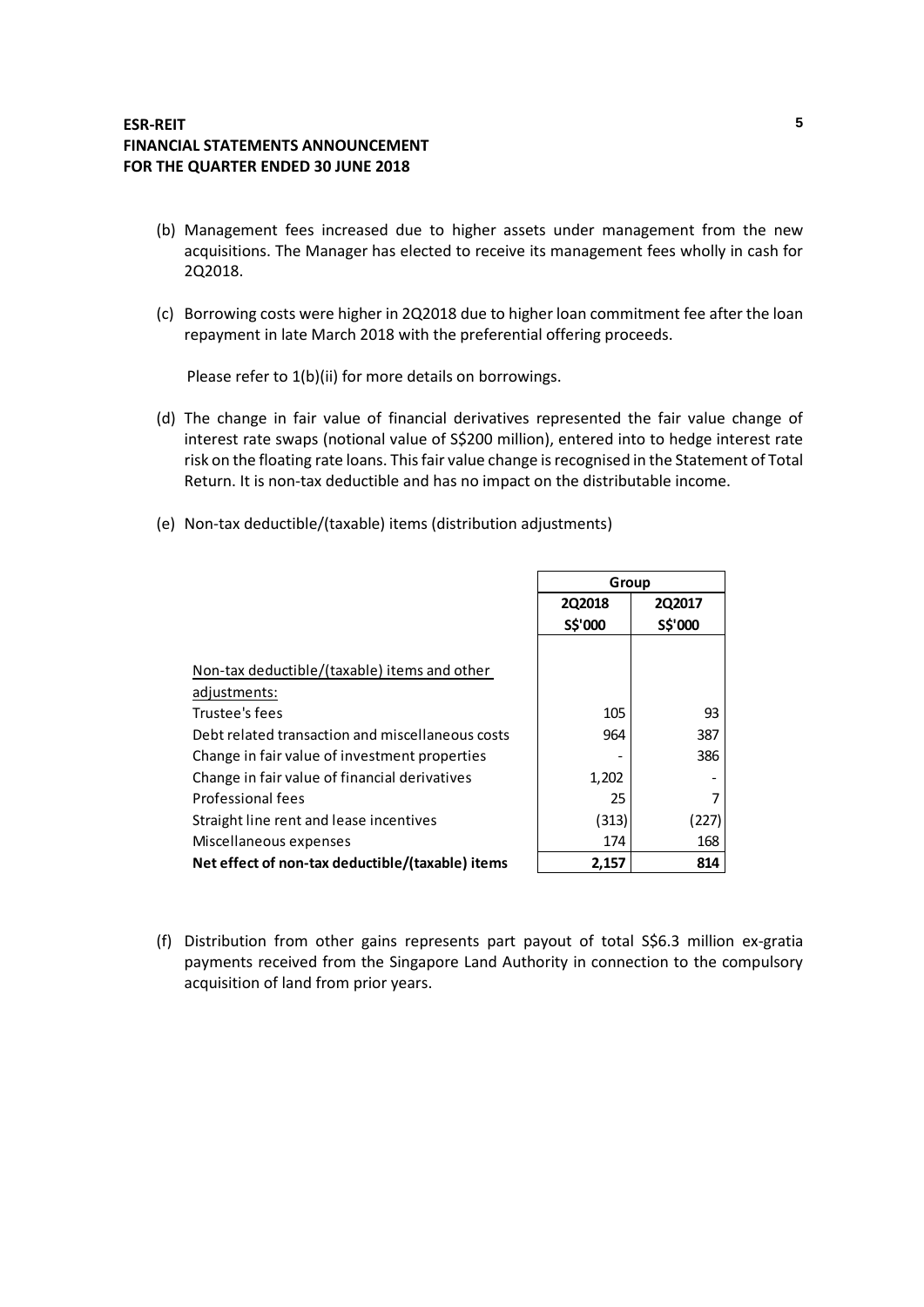(g) The total distributable amount of S\$15.8 million, based on 1,583.7 million units which were entitled to the distribution for the quarter, translates to a DPU of 1.001 cents for 2Q2018 which is 4.7% higher than 2Q2017 DPU.

|                                                           | Group                    |                          |                      |  |
|-----------------------------------------------------------|--------------------------|--------------------------|----------------------|--|
|                                                           | <b>2Q2018</b><br>S\$'000 | 2Q2017<br>S\$'000        | Fav/<br>(Unfav)<br>% |  |
|                                                           |                          |                          |                      |  |
| Taxable income                                            | 14,069                   | 12,466                   | 12.9                 |  |
| Other gains <sup>(1)</sup>                                | 1,780                    | $\overline{\phantom{0}}$ | n.m.                 |  |
| Total amount available for distribution<br>for the period | 15,849                   | 12,466                   | 27.1                 |  |

### **Note:**

(1) Represents part payout of ex-gratia payments received from the Singapore Land Authority in connection to the compulsory acquisition of land from prior years.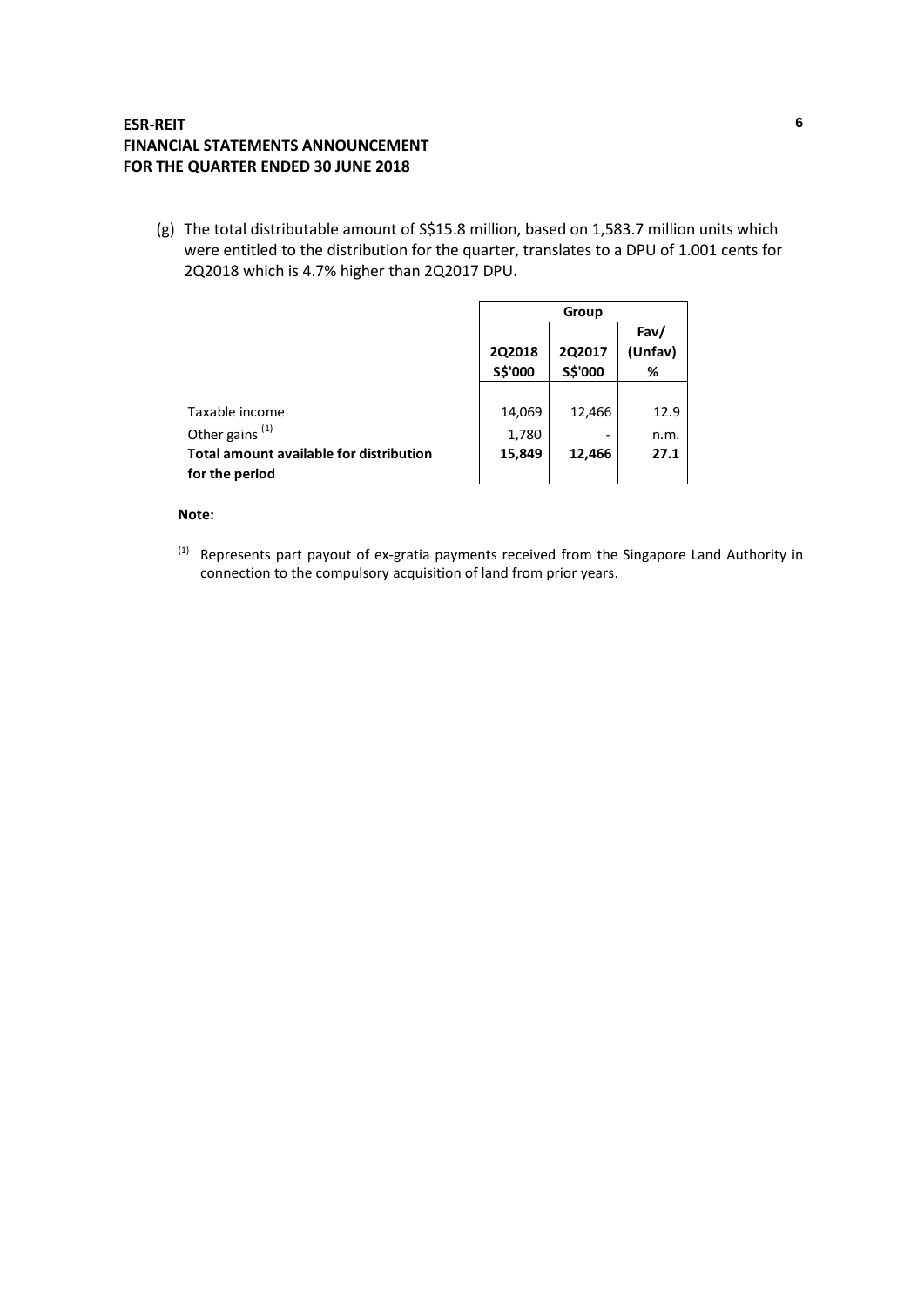# **Statement of Total Return (1H2018 vs 1H2017)**

|                                                                   |             | Group     |           |         |  |  |
|-------------------------------------------------------------------|-------------|-----------|-----------|---------|--|--|
|                                                                   |             | 1H2018    | 1H2017    | Fav/    |  |  |
|                                                                   | <b>Note</b> | S\$'000   | S\$'000   | (Unfav) |  |  |
|                                                                   |             |           |           | %       |  |  |
|                                                                   |             |           |           |         |  |  |
| <b>Gross revenue</b>                                              |             | 66,151    | 55,412    | 19.4    |  |  |
| Property manager's fees                                           |             | (2,971)   | (3,028)   | 1.9     |  |  |
| Property tax                                                      |             | (4,902)   | (3, 317)  | (47.8)  |  |  |
| Land rental                                                       |             | (4,084)   | (4,400)   | 7.2     |  |  |
| Other property expenses                                           |             | (6,969)   | (5, 755)  | (21.1)  |  |  |
| <b>Property expenses</b>                                          |             | (18, 926) | (16,500)  | (14.7)  |  |  |
|                                                                   |             |           |           |         |  |  |
| Net property income                                               | (a)         | 47,225    | 38,912    | 21.4    |  |  |
| Management fees                                                   | (b)         | (4,071)   | (3, 360)  | (21.2)  |  |  |
| Trust expenses                                                    | (c)         | (1, 119)  | (817)     | (37.0)  |  |  |
| Interest income                                                   |             | 27        | 23        | 17.4    |  |  |
| Borrowing costs                                                   | (d)         | (11, 272) | (10,078)  | (11.8)  |  |  |
| <b>Non-property expenses</b>                                      |             | (16, 435) | (14, 232) | (15.5)  |  |  |
|                                                                   |             |           |           |         |  |  |
| <b>Net income</b>                                                 |             | 30,790    | 24,680    | 24.8    |  |  |
| Gain on disposal of investment property                           | (e)         | 128       |           | n.m.    |  |  |
| Change in fair value of financial derivatives                     | (f)         | (1, 202)  |           | n.m.    |  |  |
| Change in fair value of investment properties                     |             |           | (386)     | 100.0   |  |  |
|                                                                   |             |           |           |         |  |  |
| Total return for the period before income tax and<br>distribution |             | 29,716    | 24,294    | 22.3    |  |  |
|                                                                   |             |           |           |         |  |  |
| Less: Income tax expense                                          | (g)         | (81)      |           | n.m.    |  |  |
|                                                                   |             |           |           |         |  |  |
| Total return for the period after income tax before               |             | 29,635    | 24,294    | 22.0    |  |  |
| distribution                                                      |             |           |           |         |  |  |
| <b>Attributable to:</b>                                           |             |           |           |         |  |  |
| Unitholders and perpetual securities holders                      |             | 27,851    | 24,294    | 14.6    |  |  |
| Non-controlling interest                                          |             | 1,784     |           | n.m.    |  |  |
|                                                                   |             | 29,635    | 24,294    | 22.0    |  |  |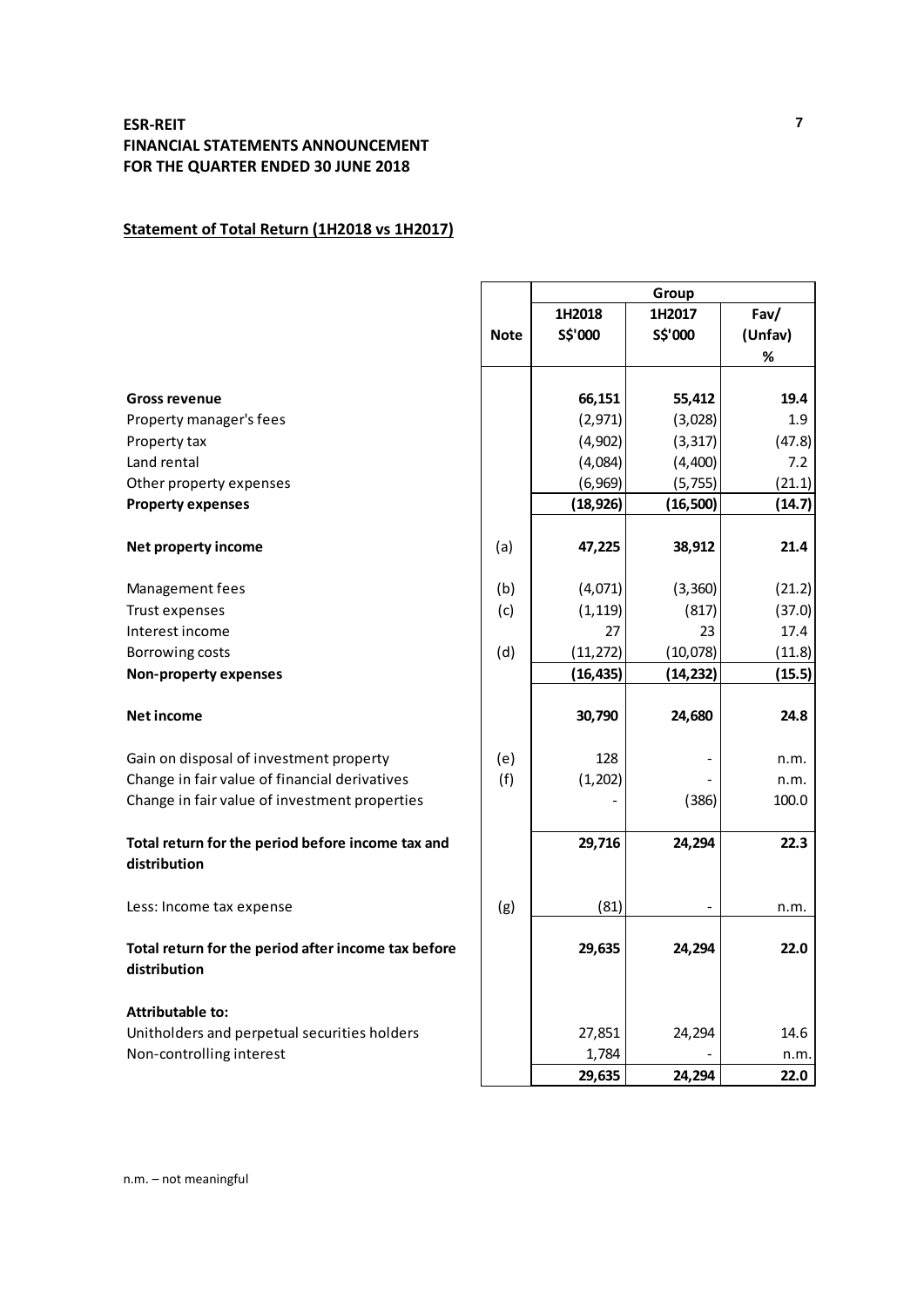### **Distribution Statement**

|                                                                     |             | Group             |                   |                      |  |
|---------------------------------------------------------------------|-------------|-------------------|-------------------|----------------------|--|
|                                                                     | <b>Note</b> | 1H2018<br>S\$'000 | 1H2017<br>S\$'000 | Fav/<br>(Unfav)<br>% |  |
| Total return for the period after income tax before<br>distribution |             | 27,851            | 24,294            | 14.6                 |  |
| Net effect of non-tax deductible/(taxable) items                    | (h)         | 3,066             | 1,278             | 139.9                |  |
|                                                                     |             | 30,917            | 25,572            | 20.9                 |  |
| Amount reserved for distribution to perpetual securities<br>holders |             | (3, 422)          |                   | n.m.                 |  |
| Net income available for distribution for the period                |             | 27,495            | 25,572            | 7.5                  |  |
| Distribution from other gains                                       | (i)         | 1,780             |                   | n.m.                 |  |
| Total amount available for distribution for the period              | (i)         | 29,275            | 25,572            | 14.5                 |  |
| Distribution per unit for the period (cents)                        |             | 1.848             | 1.960             | (5.7)                |  |

n.m. – Not meaningful

#### **Notes:**

(a) ESR-REIT recorded gross revenue and net property income of S\$66.2 million and S\$47.2 million respectively in 1H2018 and these were higher than the corresponding period last year by 19.4% and 21.4% respectively.

The revenue growth was ascribed to the full quarter contributions from two acquisitions at 8 Tuas South Lane and 7000 Ang Mo Kio Avenue 5 ("7000 AMK") acquired in December 2017 and rent escalations from several properties, partially offset by revenue reduction from the lease conversion of property at 16 Tai Seng (2Q2018), 21B Senoko Loop (1Q2018) and 3 Pioneer Sector 3 (3Q2017) to multi-tenancy, expiries and non-renewal of leases at three properties and the absence of revenue from four divestments completed since 1H2017.

Property expenses increased by S\$2.4 million to S\$18.9 million in 1H2018, which was 14.7% higher than the corresponding period last year. Property expenses increased mainly due to property tax and other property expenses from acquisitions and lease conversions of properties at 21B Senoko Loop and 16 Tai Seng Street to multi-tenancy.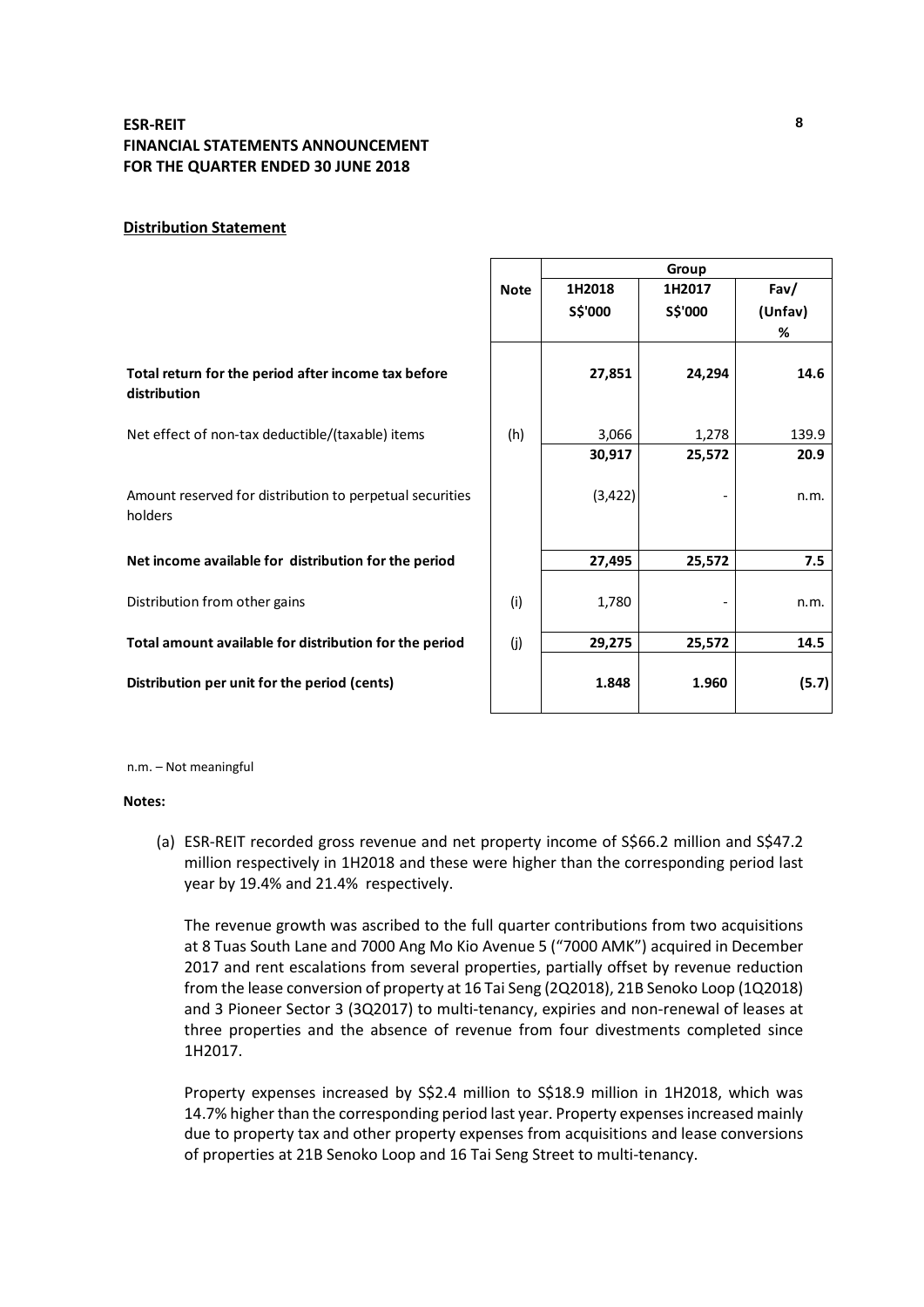- (b) Management fees increased due to higher assets under management from new acquisitions. The Manager has elected to receive its management fees wholly in cash for 1H2018.
- (c) Trust expenses comprised statutory expenses, professional fees, compliance costs, listing fees and other non-property related expenses. Trust expenses for 1H2018 were higher mainly due to higher legal and consultancy fees incurred during the period.
- (d) Borrowing costs were higher for 1H2018 due to higher loan interest expense in 1Q2018, arising from incremental borrowings to partially fund the new acquisitions in December 2017. These borrowings were subsequently repaid from the proceeds of preferential offering and existing cash in late March 2018.

Please refer to 1(b)(ii) for more details on borrowings.

- (e) Gain arose from the disposal of the property at 9 Bukit Batok in March 2018.
- (f) The change in fair value of financial derivatives represented the fair value change of interest rate swaps (notional value of S\$200 million), entered into to hedge interest rate risk on future floating rate loans. This fair value change is recognised in the Statement of Total Return. It is non-tax deductible and has no impact on the distributable income.
- (g) Income tax expense related to tax on profits of 7000 AMK Pte. Ltd. for January 2018, prior to its conversion to a limited liability partnership from 1 February 2018.
- (h) Non-tax deductible/(taxable) items (distribution adjustments)

|                                                  | Group   |         |  |
|--------------------------------------------------|---------|---------|--|
|                                                  | 1H2018  | 1H2017  |  |
|                                                  | S\$'000 | S\$'000 |  |
|                                                  |         |         |  |
| Non-tax deductible/(taxable) items and other     |         |         |  |
| adjustments:                                     |         |         |  |
| Trustee's fees                                   | 209     | 184     |  |
| Debt related transaction and miscellaneous costs | 1,436   | 785     |  |
| Change in fair value of investment properties    |         | 386     |  |
| Change in fair value of financial derivatives    | 1,202   |         |  |
| Professional fees                                | 313     | 43      |  |
| Straight line rent and lease incentives          | (792)   | (433)   |  |
| Miscellaneous expenses                           | 307     | 313     |  |
| Income from subsidiary                           | 519     |         |  |
|                                                  | 3,194   | 1,278   |  |
| Income not subject to tax:                       |         |         |  |
| Gain on disposal of investment property          | (128)   |         |  |
|                                                  |         |         |  |
| Net effect of non-tax deductible/(taxable) items | 3,066   | 1,278   |  |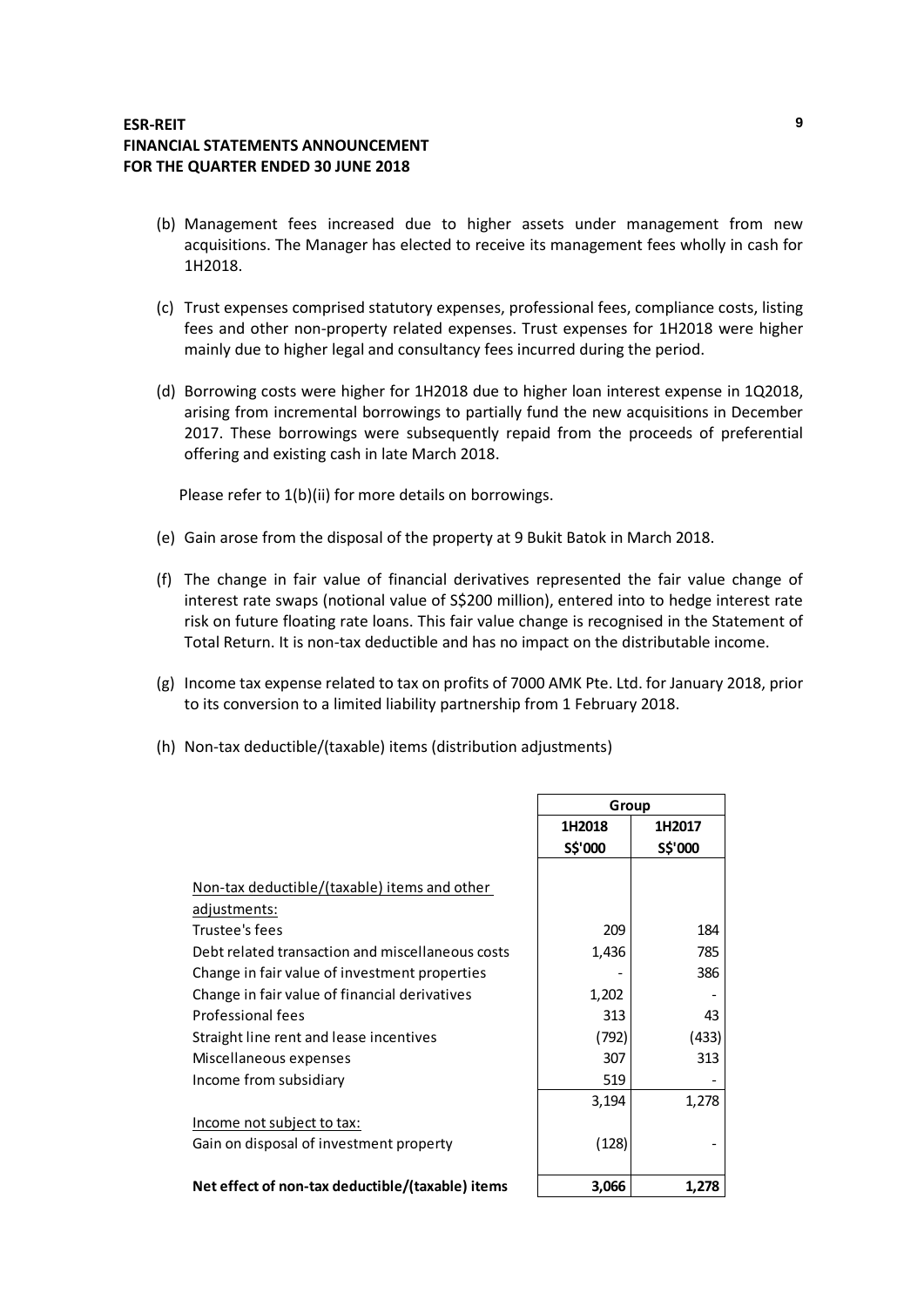- (i) Distribution from other gains represents part payout of total S\$6.3 million ex-gratia payments received from the Singapore Land Authority in connection to the compulsory acquisition of land from prior years.
- (j) The total amount available for distribution for the period comprised:

|                                                | Group   |         |         |  |  |
|------------------------------------------------|---------|---------|---------|--|--|
|                                                | 1H2018  | 1H2017  | (Unfav) |  |  |
|                                                | S\$'000 | S\$'000 | %       |  |  |
|                                                |         |         |         |  |  |
| Taxable income                                 | 26,976  | 25,572  | 5.5     |  |  |
| Tax exempt income <sup>(1)</sup>               | 519     |         | n.m.    |  |  |
| Other gains <sup>(2)</sup>                     | 1,780   | -       | n.m.    |  |  |
| <b>Total amount available for distribution</b> | 29,275  | 25,572  | 14.5    |  |  |
| for the period                                 |         |         |         |  |  |

### **Note:**

- (1) Tax exempt income relates to share of profits from 7000 AMK Pte. Ltd. prior to its conversion to limited liability partnership with effect from 1 February 2018.
- <sup>(2)</sup> Represents part payout of ex-gratia payments from the Singapore Land Authority in connection to the compulsory acquisition of land from prior years.

The total distributable amount of S\$29.3 million, based on 1,583.7 million units which were entitled to the distribution for the period, translates to a DPU of 1.848 cents for 1HQ2018 which is 5.7% lower than 1H2017 DPU.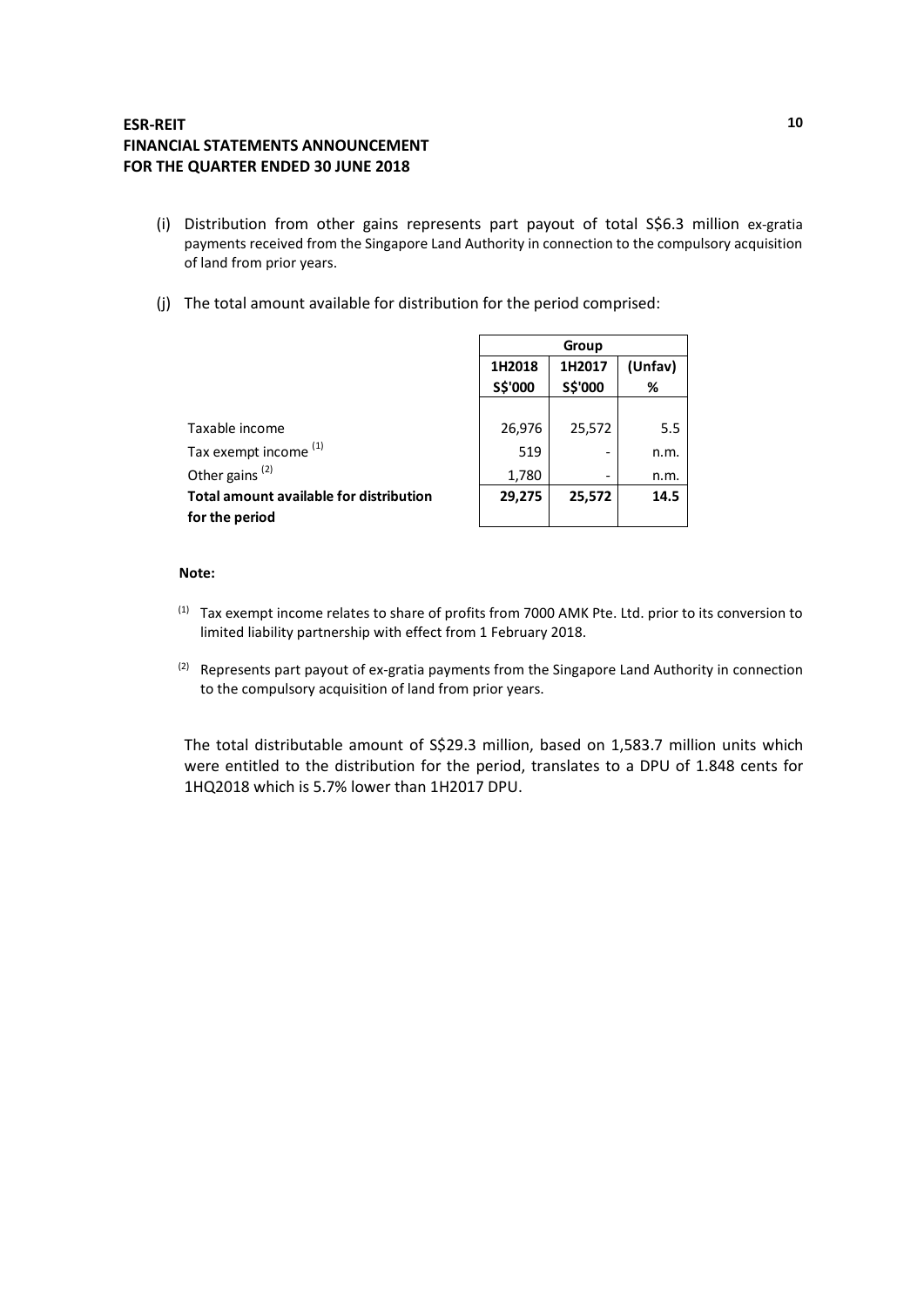**1(b)(i) Statements of Financial Position, together with comparatives as at the end of the immediately preceding financial year**

|                                         |             | Group     |                | <b>Trust</b> |                |  |
|-----------------------------------------|-------------|-----------|----------------|--------------|----------------|--|
|                                         | <b>Note</b> | 30-06-18  | $31 - 12 - 17$ | 30-06-18     | $31 - 12 - 17$ |  |
|                                         |             | S\$'000   | S\$'000        | S\$'000      | S\$'000        |  |
| <b>Assets</b>                           |             |           |                |              |                |  |
| <b>Non-current assets</b>               |             |           |                |              |                |  |
| Investment properties                   | (a)         | 1,653,802 | 1,652,200      | 1,350,802    | 1,349,200      |  |
| Investments in subsidiaries             | (b)         |           |                | 215,570      | 215,463        |  |
| Loan to a subsidiary                    | (c)         |           |                | 50,500       | 50,500         |  |
|                                         |             | 1,653,802 | 1,652,200      | 1,616,872    | 1,615,163      |  |
| <b>Current assets</b>                   |             |           |                |              |                |  |
| Investment property held for divestment | (a)         |           | 23,600         |              | 23,600         |  |
| Trade and other receivables             | (d)         | 15,283    | 8,374          | 17,538       | 6,999          |  |
| Cash and cash equivalents               |             | 12,729    | 11,651         | 2,562        | 8,156          |  |
|                                         |             | 28,012    | 43,625         | 20,100       | 38,755         |  |
| <b>Total assets</b>                     |             | 1,681,814 | 1,695,825      | 1,636,972    | 1,653,918      |  |
|                                         |             |           |                |              |                |  |
| <b>Liabilities</b>                      |             |           |                |              |                |  |
| <b>Current liabilities</b>              |             |           |                |              |                |  |
| Trade and other payables                | (e)         | 27,020    | 28,647         | 16,895       | 21,987         |  |
| Interest-bearing borrowings             | (f)         | 154,957   | 154,895        | 154,957      | 154,895        |  |
| Amount due to non-controlling interest  | (g)         | 60,600    | 60,600         |              |                |  |
|                                         |             | 242,577   | 244,142        | 171,852      | 176,882        |  |
| <b>Non-current liabilities</b>          |             |           |                |              |                |  |
| Trade and other payables                | (e)         | 8,202     | 6,783          | 7,663        | 5,715          |  |
| Amount due to a subsidiary              | (h)         |           |                | 40,247       | 40,247         |  |
| Interest-bearing borrowings             | (f)         | 356,299   | 514,896        | 356,299      | 514,896        |  |
| Derivative financial instruments        | (i)         | 1,202     |                | 1,202        |                |  |
|                                         |             | 365,703   | 521,679        | 405,411      | 560,858        |  |
| <b>Total liabilities</b>                |             | 608,280   | 765,821        | 577,263      | 737,740        |  |
| <b>Net assets</b>                       |             | 1,073,534 | 930,004        | 1,059,709    | 916,178        |  |
|                                         |             |           |                |              |                |  |
| Represented by:                         |             |           |                |              |                |  |
| Unitholders' funds                      |             | 922,419   | 778,889        | 908,594      | 765,063        |  |
| Pepertual securities holders' funds     | (j)         | 151,115   | 151,115        | 151,115      | 151,115        |  |
|                                         |             | 1,073,534 | 930,004        | 1,059,709    | 916,178        |  |
|                                         |             |           |                |              |                |  |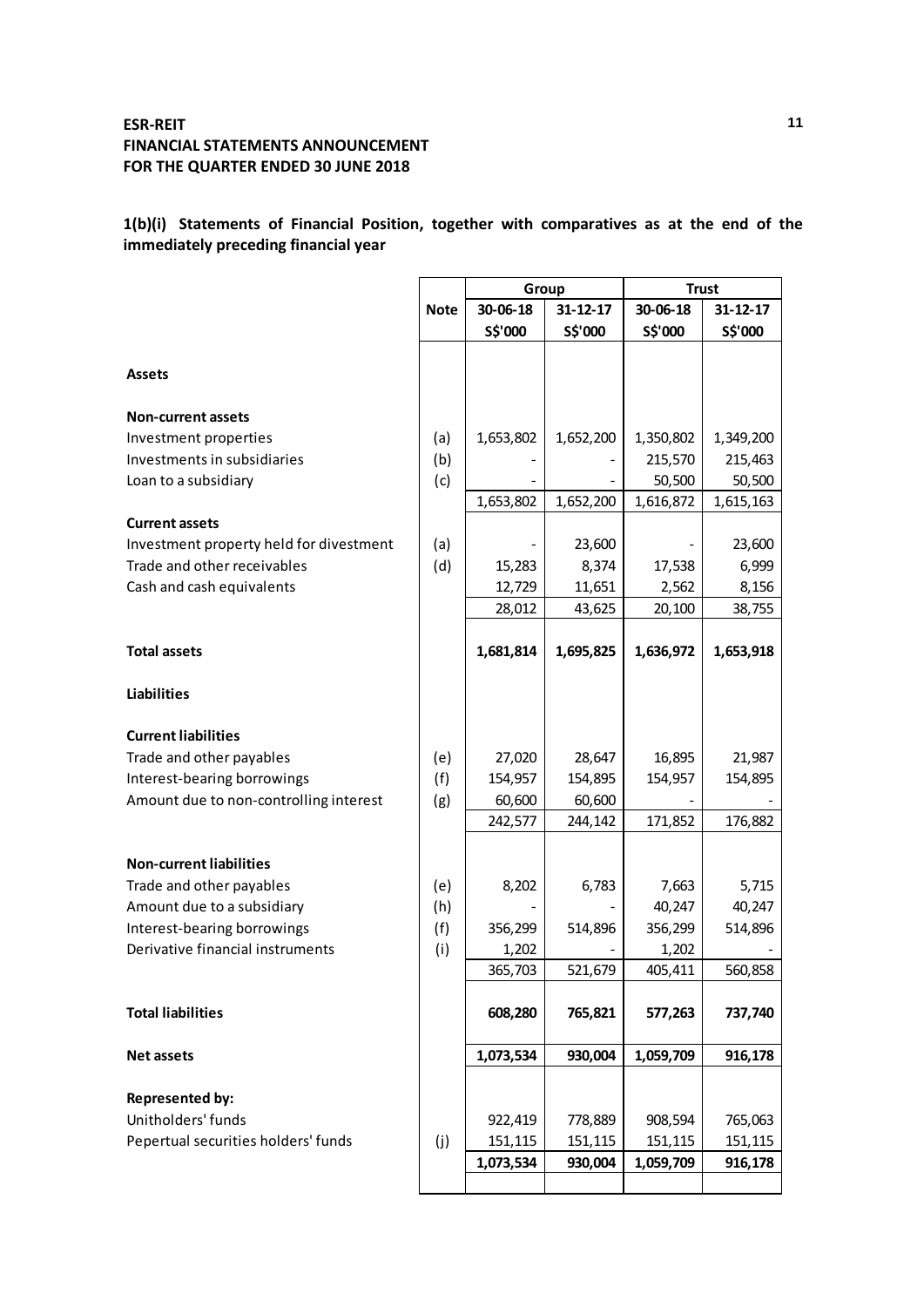### **Notes:**

- (a) The total carrying value of investment properties was S\$1,653.8 million as at 30 June 2018. The net decrease was attributed mainly to the divestment of non–core property at 9 Bukit Batok in March 2018, which was held for divestment as at 31 December 2017.
- (b) At the Trust level, the cost of investment in wholly-owned subsidiaries comprises Cambridge SPV1 LLP, ESR-MTN, ESR-SPV2 and 80% equity interest in 7000 AMK LLP, which are eliminated at the consolidated level.
- (c) At the Trust level, the shareholder's loan of \$50.5 million was provided to 7000 AMK to repay its existing bank loan at completion of the acquisition. The shareholder's loan is extended at ESR-REIT's all-in interest rate. Interest expense is payable in arrears in cash on a quarterly basis.
- (d) Trade and other receivables increased by S\$6.9 million mainly due to the inclusion of utilities receivables of 7000 AMK LLP, interest income receivable from shareholder's loan and capitalised project costs.
- (e) Trade and other payables decreased by S\$0.2 million mainly due to the payment of goods and services tax and rental deposit refunds, partially offset by accruals of property expenses.
- (f) Interest-bearing borrowings decreased due to loan repayments from the proceeds of preferential offering and existing cash in March 2018, net of unamortised loan transaction costs.

Included in the non-current portion of the interest-bearing borrowings are loans drawndown of S\$118.0 million due in June 2019. As at 30 June 2018, the Group has secured credit approved termsheets from new and existing lenders to refinance these bank loans. This gives the Group the right to defer the loan liability beyond the next 12 months.

- (g) The amount due to non-controlling interest represents 20% interest in 7000 AMK LLP that is not owned by the Trust.
- (h) The amount relates to the transfer of property at 3 Tuas South Avenue to the Trust from Cambridge LLP in 3Q2017.
- (i) Derivative financial instruments (notional value of S\$200 million) represent the fair value of interest rate swaps entered into to hedge the interest risk on the floating rate loans.
- (j) ESR-REIT has issued S\$150 million of subordinated perpetual securities ("Perps") under Series 006 of its S\$750 million Multicurrency Debt Issuance Programme ("Series 006 PS"). The Perps confer a right to receive distribution at a rate of 4.60% per annum, with the first distribution rate reset falling on 3 November 2022 and subsequent resets occurring every 5 years thereafter. The distribution will be payable semi-annually in arrears on a discretionary basis and will be non-cumulative in accordance with the terms and conditions of the Perps. Payment to ordinary unitholders can only be made if the payment to Perp holders has already been made.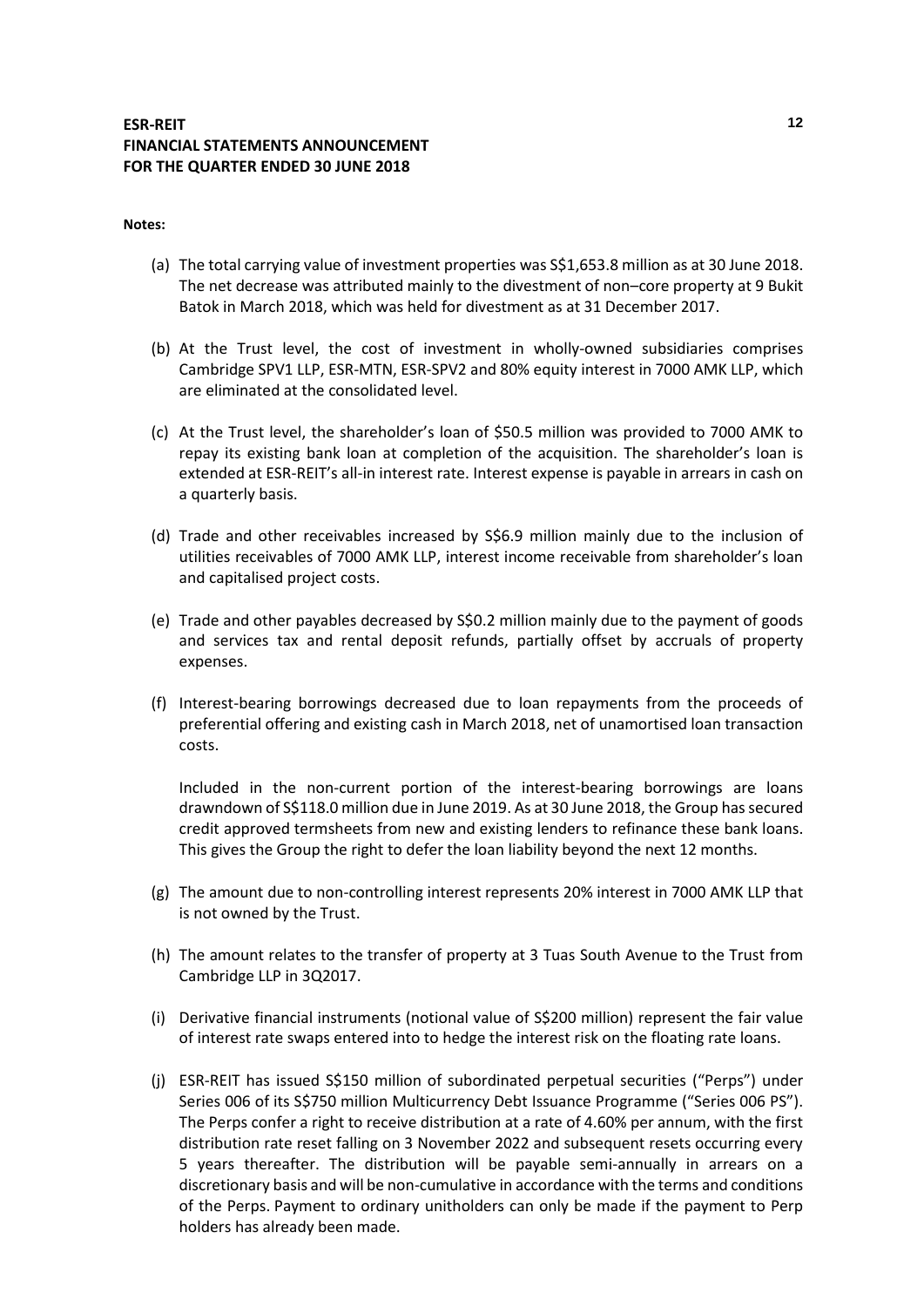The Series 006 PS may be redeemed at the option of ESR-REIT in whole, but not in part, on 3 November 2022 or on any distribution payment date thereafter and otherwise upon the occurrence of certain redemption events specified in the conditions of the issuance. The Series 006 PS is classified as equity instruments and recorded as equity in the financial statements.

(k) MTN Series 003 of S\$155.0 million has been recorded as a current liability as it matures in November 2018.

This has led to a net current liabilities position in 2Q2018. The Manager believes that the Group's existing financial resources (comprising S\$302.0 million available from existing undrawn loan facilities as well as credit approved term sheets from existing and new lenders as at 30 June 2018 in addition to significant capacity under the Debt Issuance Programme), is sufficient.

Г

### **1(b)(ii) Aggregate amount of borrowings**

|                                          |             | <b>Group and Trust</b> |                |  |
|------------------------------------------|-------------|------------------------|----------------|--|
|                                          | <b>Note</b> | 30-06-18               | $31 - 12 - 17$ |  |
|                                          |             | S\$'000                | S\$'000        |  |
|                                          |             |                        |                |  |
| <b>Unsecured borrowings</b>              |             |                        |                |  |
| Amount payable within one year           |             | 155,000                | 155,000        |  |
| Less: Unamortised loan transaction costs |             | (43)                   | (105)          |  |
|                                          |             | 154,957                | 154,895        |  |
|                                          |             |                        |                |  |
| Amount payable after one year            |             | 358,000                | 517,000        |  |
| Less: Unamortised loan transaction costs |             | (1,701)                | (2, 104)       |  |
|                                          |             | 356,299                | 514,896        |  |
|                                          |             |                        |                |  |
| <b>Total unsecured borrowings</b>        |             | 511,256                | 669,791        |  |
|                                          |             |                        |                |  |
| <b>Total borrowings</b>                  |             | 511,256                | 669,791        |  |
|                                          |             |                        |                |  |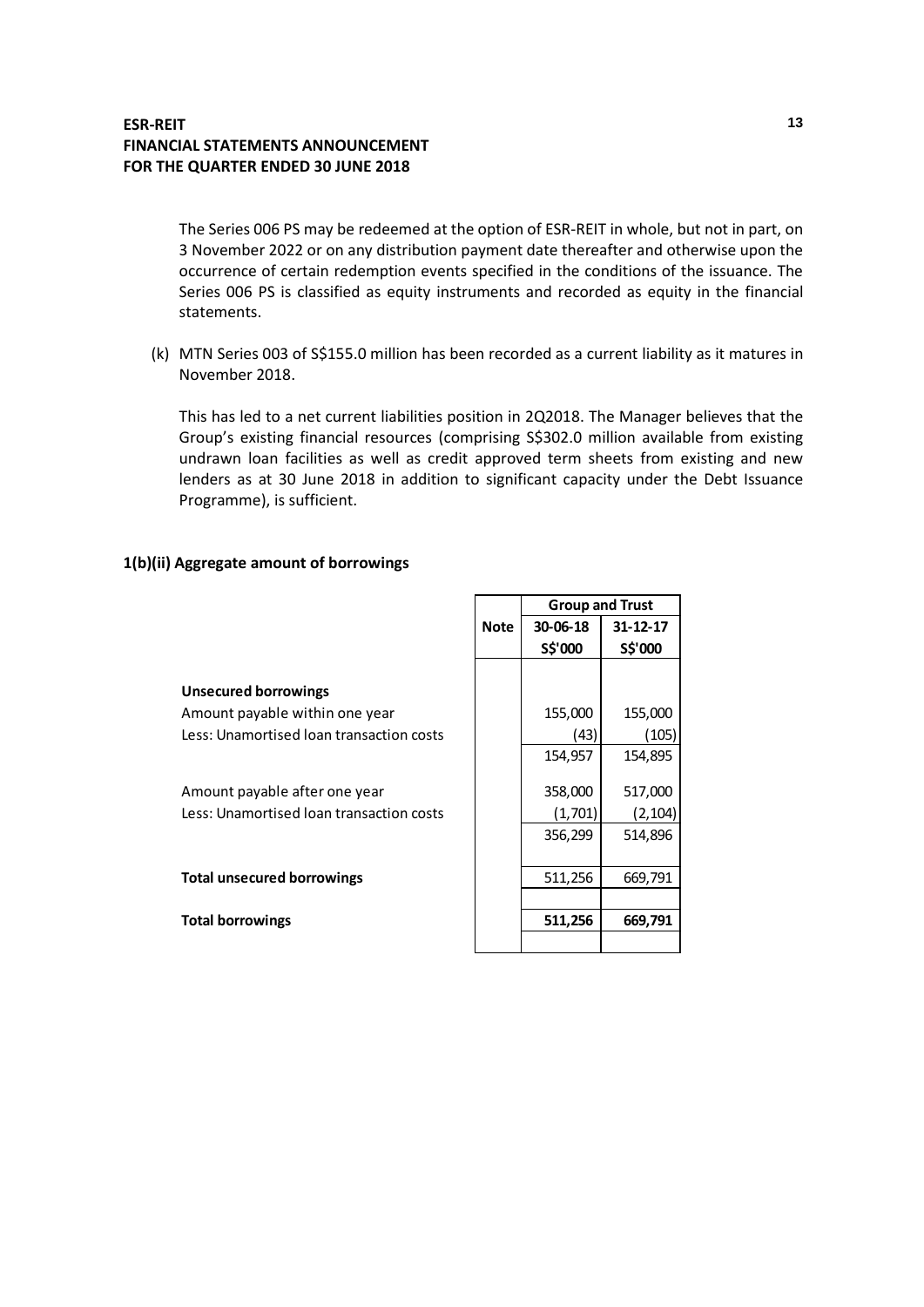Details of borrowings and collateral:

### (a) Unsecured borrowings

The unsecured borrowings of the Group comprise:

- (i) the following notes issued under its S\$750 million Multicurrency Debt Issuance Programme:
	- S\$30 million six-year Singapore Dollar MTN in series 002 (the "Series 002 Notes") issued in April 2014 and maturing in April 2020. The Series 002 Notes have a fixed interest rate of 4.10% per annum payable semi-annually in arrears;
	- S\$155 million four-year Singapore Dollar MTN in series 003 comprising Tranche 1 S\$100 million Notes issued in November 2014 and Tranche 2 S\$55 million Notes issued in January 2015 respectively. These notes tranches, which were issued and consolidated to form a single series (the "Series 003 Notes"), have a fixed interest rate of 3.50% per annum payable semi-annually in arrears and mature in November 2018;
	- S\$130 million five-year Singapore Dollar MTN in series 004 (the "Series 004 Notes") issued in May 2015 and maturing in May 2020. The Series 004 Notes have a fixed interest rate of 3.95% per annum payable semi-annually in arrears; and
	- S\$50 million seven-year Singapore Dollar MTN in series 005 (the "Series 005 Notes") issued in May 2016 and maturing in May 2023. The Series 005 Notes have a fixed interest rate of 3.95% per annum payable semi-annually in arrears.
- (ii) 4-year unsecured loan facility maturing in June 2019 from CIMB ("TLF1") consisting of:
	- Facility A: S\$100 million term loan facility at a fixed interest rate of 3.60% per annum for 3.5 years from the date of loan drawn down; and
	- Facility B: S\$50 million revolving credit facility at an interest rate of margin plus swap offer rate.

A total of S\$118.0 million was drawn down on the TLF1 as at 30 June 2018.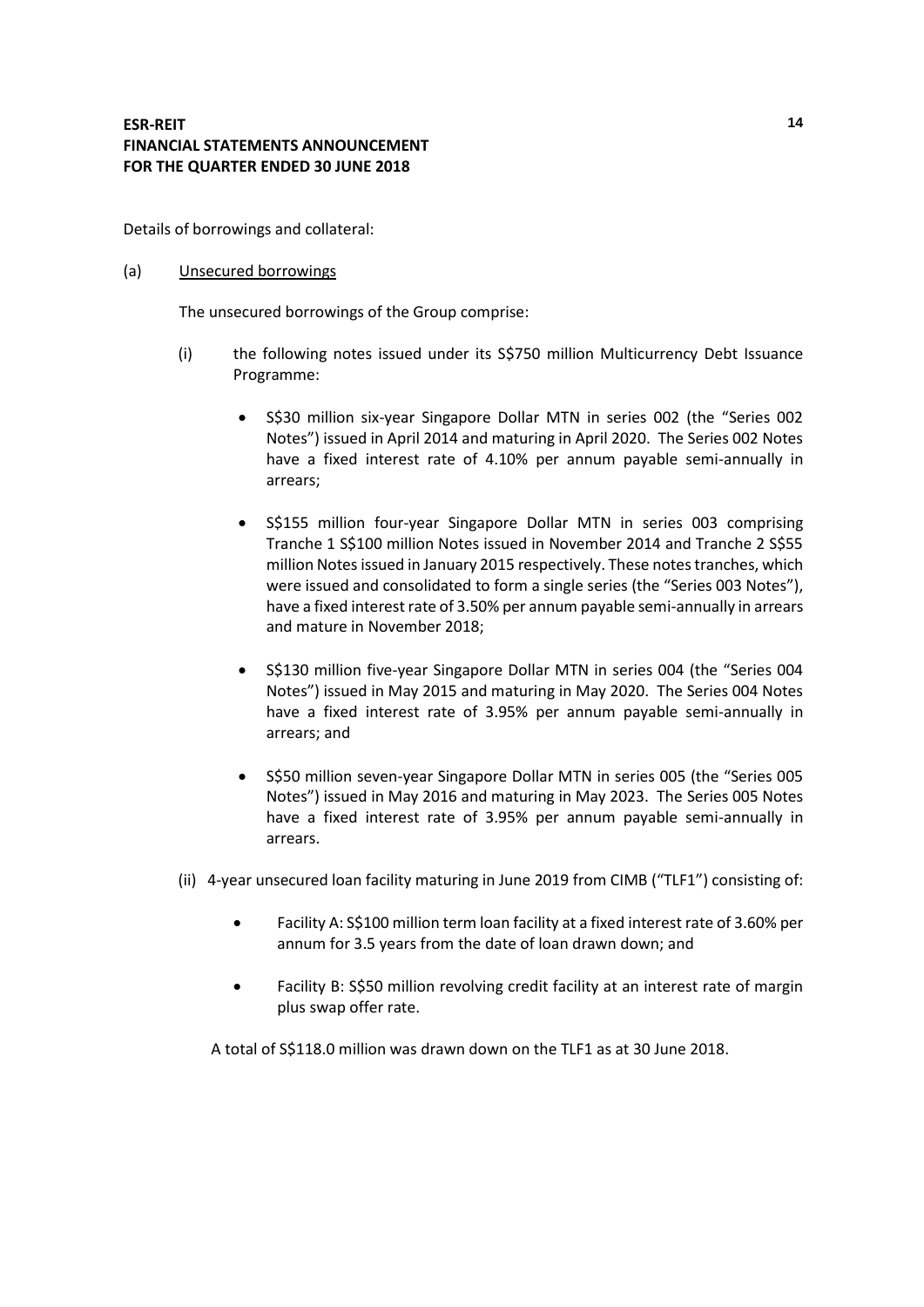- (iii) 4.75-year unsecured loan facility maturing in June 2021 from HSBC ("TLF2") consisting of:
	- Facility A: S\$25 million term loan facility at an interest rate of margin plus swap offer rate, for 4.75 years from the date of loan drawn down; and
	- Facility B: S\$175 million revolving credit facility at an interest rate of margin plus swap offer rate. Facility B was increased from S\$75 million to S\$175 million in December 2017.

A total of S\$30.0 million was drawn down on the TLF2 as at 30 June 2018.

### (b) Unencumbered investment properties

As at 30 June 2018, the Group has 47 unencumbered investment properties with a combined carrying value of approximately S\$1.65 billion\*, representing 100% of the investment properties by value.

\*Includes a 20% non-controlling interest in 7000 AMK valued at S\$60.6 million as at 30 June 2018.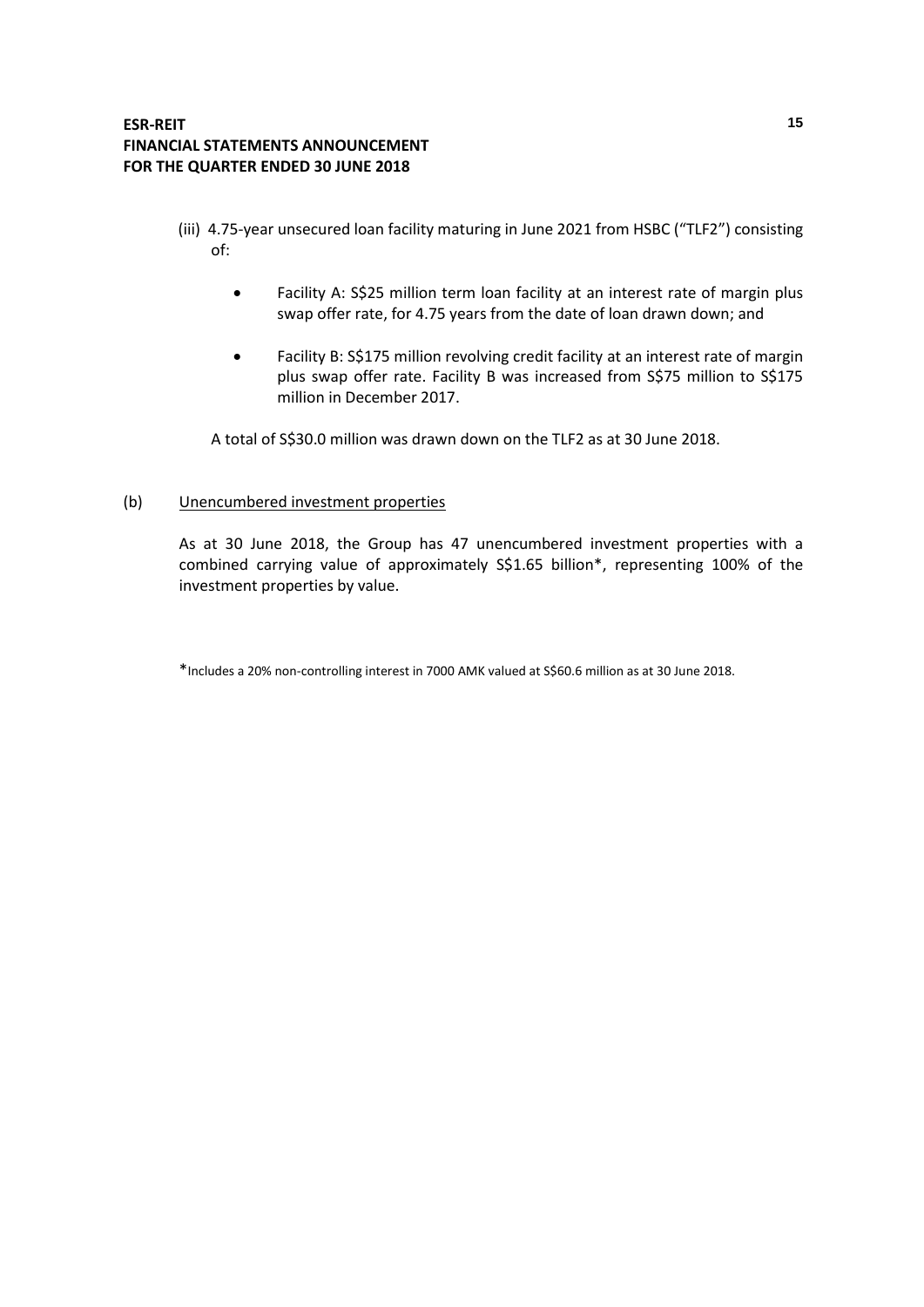# **1 (c) Statements of Cash Flows**

|                                                       |             | Group     |           |           |           |
|-------------------------------------------------------|-------------|-----------|-----------|-----------|-----------|
|                                                       | <b>Note</b> | 2Q2018    | 2Q2017    | 1H2018    | 1H2017    |
|                                                       |             | S\$'000   | S\$'000   | S\$'000   | S\$'000   |
| Cash flows from operating activities                  |             |           |           |           |           |
| Total return for the period before income tax         |             | 14,518    | 11,652    | 29,716    | 24,294    |
| and distribution                                      |             |           |           |           |           |
| <b>Adjustments for:</b>                               |             |           |           |           |           |
| Interest income                                       |             | (4)       | (12)      | (27)      | (23)      |
| Borrowing costs                                       |             | 5,206     | 5,068     | 11,272    | 10,078    |
| Gain on disposal of investment property               |             |           |           | (128)     |           |
| Change in fair value of investment properties         |             |           | 386       |           | 386       |
| Change in fair value of financial derivatives         |             | 1,202     |           | 1,202     |           |
| Operating income before working capital changes       |             | 20,922    | 17,094    | 42,035    | 34,735    |
| Changes in working capital                            |             |           |           |           |           |
| Trade and other receivables                           |             | (2,669)   | 1,333     | (7, 749)  | 1,281     |
| Trade and other payables                              |             | 1,399     | 1,825     | 2,279     | (688)     |
| Income tax paid                                       |             |           |           | (744)     |           |
| Net cash generated from operating activities          |             | 19,652    | 20,252    | 35,821    | 35,328    |
| Cash flows from investing activities                  |             |           |           |           |           |
| Net cash outflow on purchase of investment properties | (a)         | (122)     |           | (1, 285)  |           |
| Capital expenditure on investment properties          |             | (1, 548)  | (1,705)   | (2,580)   | (6, 671)  |
| Proceeds from disposal of investment properties       |             |           |           | 23,900    |           |
| Payment for divestment costs                          |             | (27)      |           | (194)     |           |
| Interest received                                     |             | 4         | 12        | 27        | 23        |
| Net cash (used in)/from investing activities          |             | (1,693)   | (1,693)   | 19,868    | (6, 648)  |
| Cash flows from financing activities                  |             |           |           |           |           |
| Proceeds from issuance of new units                   |             |           |           | 141,939   |           |
| Issue costs for perpetual securities paid             |             |           |           | (271)     |           |
| Equity issue costs paid                               |             | (1,045)   |           | (1, 151)  |           |
| Proceeds from borrowings                              | (b)         | 17,000    | 8,000     | 17,000    | 17,000    |
| Borrowing costs paid                                  |             | (8, 204)  | (8, 250)  | (10, 938) | (9,588)   |
| Repayment of borrowings                               | (b)         | (6,000)   | (6,000)   | (176,000) | (10,000)  |
| Distributions paid to Unitholders                     | (c)         | (13, 414) | (13,096)  | (21, 587) | (26,089)  |
| Distributions paid to perpetual securities holders    |             | (3, 421)  |           | (3, 421)  |           |
| Distribution to non-controlling interest              |             |           |           | (182)     |           |
| Net cash used in financing activities                 |             | (15,084)  | (19, 346) | (54, 611) | (28, 677) |
|                                                       |             |           |           |           |           |
| Net increase/(decrease) in cash and cash equivalents  |             | 2,875     | (787)     | 1,078     |           |
| Cash and cash equivalents at beginning of the period  |             | 9,854     | 4,489     | 11,651    | 3,699     |
| Cash and cash equivalents at end of the period        |             | 12,729    | 3,702     | 12,729    | 3,702     |
|                                                       |             |           |           |           |           |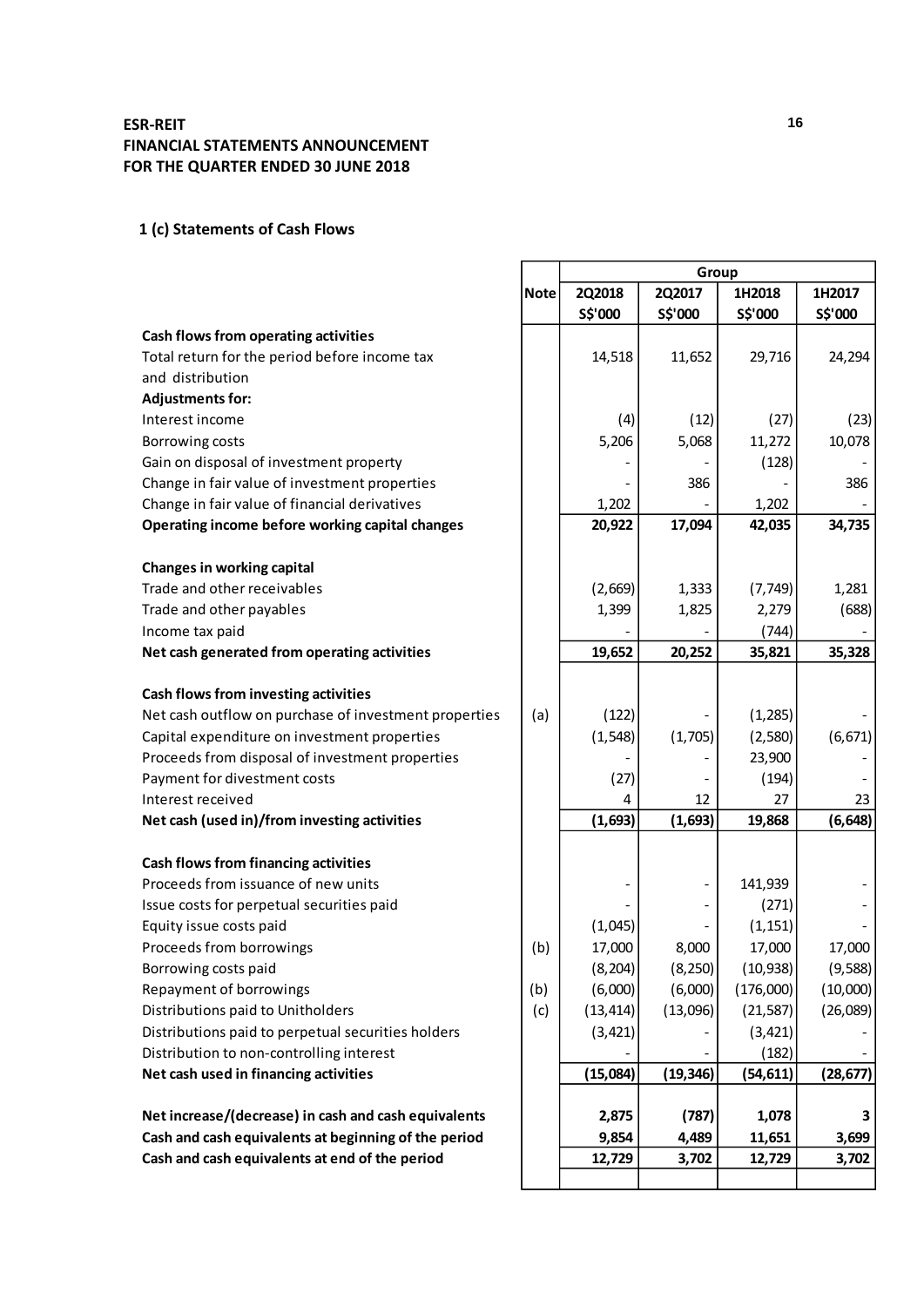### **Notes:**

(a) Net cash outflow on investment properties (including acquisition related costs)

These were payments for legal and professional fees related to the acquisitions of property and the special purpose vehicle, 7000 AMK Pte. Ltd., in December 2017.

(b) Proceeds from borrowings

Net amount of S\$11.0 million was drawn down from the revolving credit facility in 2Q2018 to fund capital expenditure.

(c) Non cash transactions

During 1H2018, the Group issued 7.2 million ESR-REIT units amounting to approximately S\$4.0 million (net of withholding tax) in 1Q2018 to unitholders who participated in the DRP, as part payment of the 4Q2017 distribution.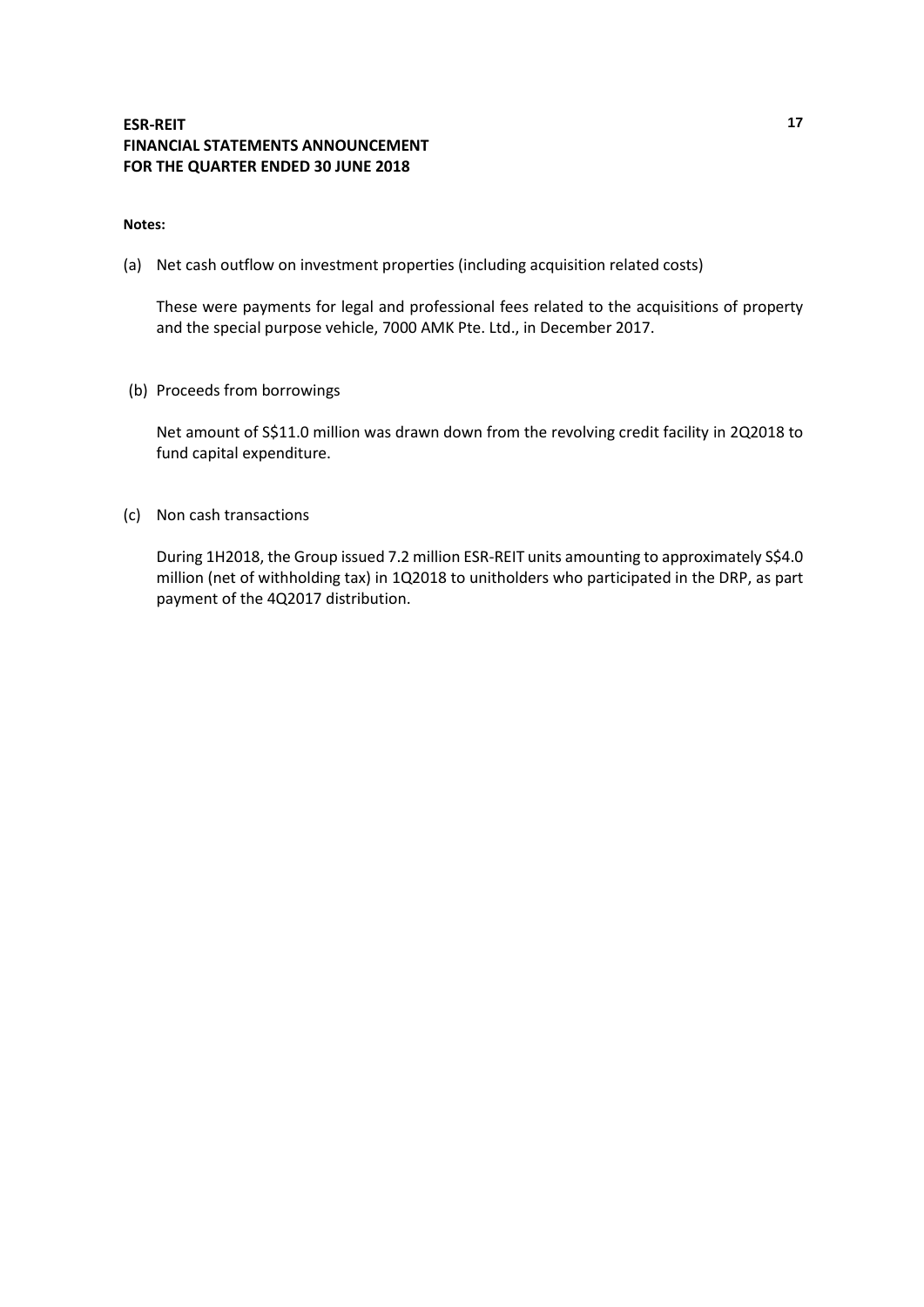# **1(d)(i) Statements of Movements in Unitholders' funds (2Q2018 vs 2Q2017)**

|                                                                  | Group         |          | <b>Trust</b> |          |
|------------------------------------------------------------------|---------------|----------|--------------|----------|
|                                                                  | <b>2Q2018</b> | 2Q2017   | 2Q2018       | 2Q2017   |
|                                                                  | S\$'000       | S\$'000  | S\$'000      | S\$'000  |
|                                                                  |               |          |              |          |
| <b>Unitholders' Funds</b>                                        |               |          |              |          |
| <b>Balance at beginning of period</b>                            | 924,098       | 826,678  | 910,231      | 811,411  |
| Operations                                                       |               |          |              |          |
| Total return for the period attributable to Unitholders and      | 13,632        | 11,652   | 13,674       | 11,843   |
| perpetual securities holders                                     |               |          |              |          |
| Less: Amount reserved for distribution to perpetual securities   | (1, 720)      |          | (1, 720)     |          |
| Net increase in net assets resulting from operations             | 11,912        | 11,652   | 11,954       | 11,843   |
| Unitholders' transactions                                        |               |          |              |          |
| Payment of equity costs pursuant to:                             |               |          |              |          |
| - Preferential Offering                                          | (177)         |          | (177)        |          |
| <b>Distributions to Unitholders</b>                              | (13, 414)     | (13,096) | (13, 414)    | (13,096) |
| Net decrease in net assets resulting from Unitholders'           | (13, 591)     | (13,096) | (13, 591)    | (13,096) |
| transactions                                                     |               |          |              |          |
| <b>Balance at end of period</b>                                  | 922,419       | 825,234  | 908,594      | 810,158  |
| <b>Perpetual Securities Holders' Funds</b>                       |               |          |              |          |
| <b>Balance at beginning of period</b>                            | 152,816       |          | 152,816      |          |
| Amount reserved for distribution to perpetual securities holders | 1,720         |          | 1,720        |          |
| Distribution to perpetual securities holders                     | (3, 421)      |          | (3, 421)     |          |
| <b>Balance at end of period</b>                                  | 151,115       |          | 151,115      |          |
| <b>Total</b>                                                     | 1,073,534     | 825,234  | 1,059,709    | 810,158  |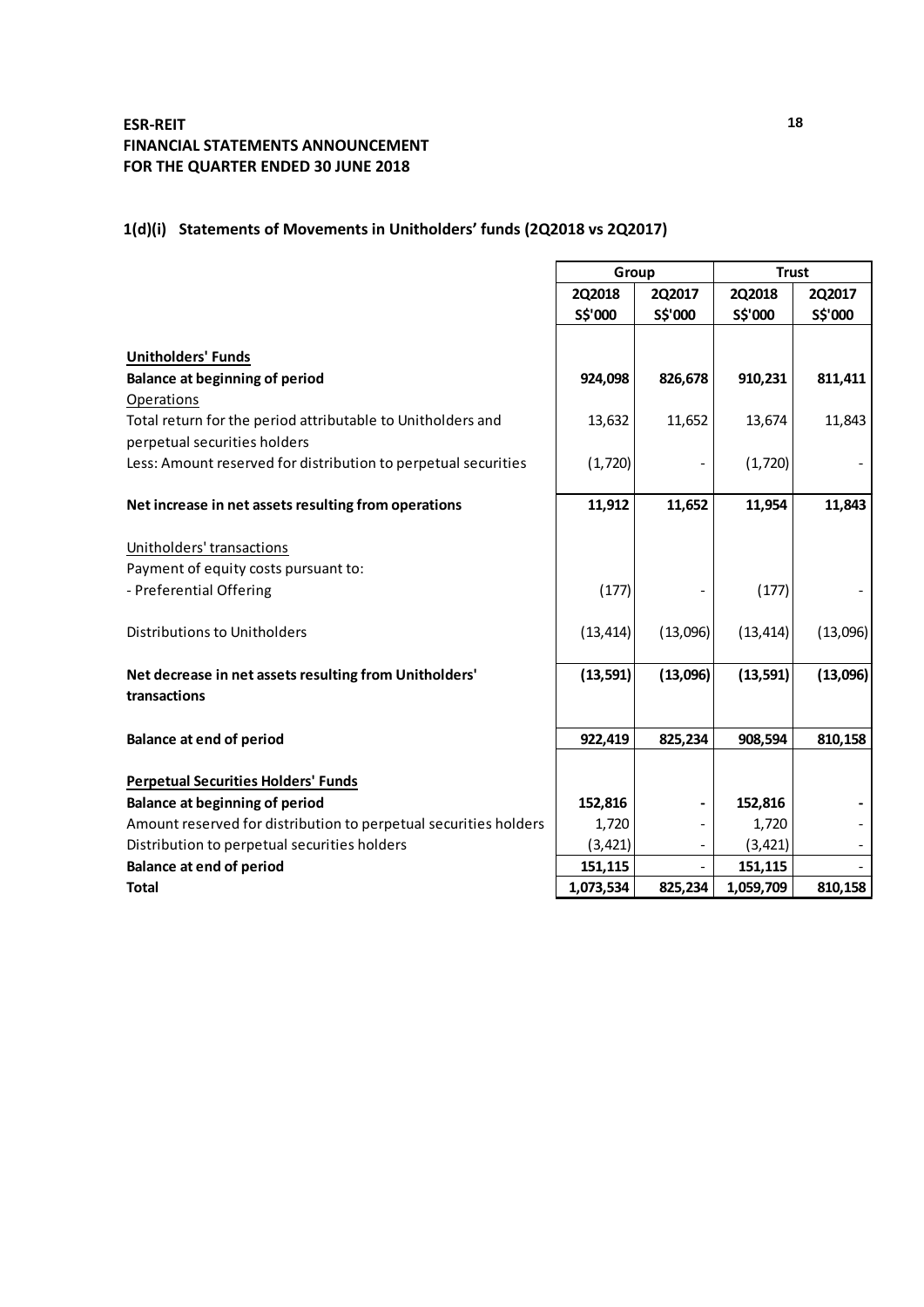# **Statements of Movements in Unitholders' funds (1H2018 vs 1H2017)**

|                                                                  | Group            |          | <b>Trust</b>     |          |
|------------------------------------------------------------------|------------------|----------|------------------|----------|
|                                                                  | 1H2017<br>1H2018 |          | 1H2018<br>1H2017 |          |
|                                                                  | S\$'000          | S\$'000  | S\$'000          | S\$'000  |
|                                                                  |                  |          |                  |          |
| <b>Unitholders' Funds</b>                                        |                  |          |                  |          |
| <b>Balance at beginning of period</b>                            | 778,889          | 827,029  | 765,063          | 811,952  |
|                                                                  |                  |          |                  |          |
| <b>Operations</b>                                                |                  |          |                  |          |
| Total return for the period attributable to Unitholders and      | 27,851           | 24,294   | 27,852           | 24,295   |
| perpetual securities holders                                     |                  |          |                  |          |
| Less: Amount reserved for distribution to perpetual securities   | (3, 422)         |          | (3, 422)         |          |
| Net increase in net assets resulting from operations             | 24,429           | 24,294   | 24,430           | 24,295   |
|                                                                  |                  |          |                  |          |
| Unitholders' transactions                                        |                  |          |                  |          |
| Issuance of units pursuant to:                                   |                  |          |                  |          |
| - Distribution Reinvestment Plan                                 | 4,031            |          | 4,031            |          |
| - Preferential Offering                                          | 141,939          |          | 141,939          |          |
|                                                                  |                  |          |                  |          |
| Equity costs pursuant to:                                        |                  |          |                  |          |
| - Distribution Reinvestment Plan                                 | (74)             |          | (74)             |          |
| - Preferential Offering                                          | (1, 177)         |          | (1, 177)         |          |
| Distributions to Unitholders                                     | (25, 618)        | (26,089) | (25, 618)        | (26,089) |
| Net increase/(decrease) in net assets resulting from             | 119,101          | (26,089) | 119,101          | (26,089) |
| <b>Unitholders' transactions</b>                                 |                  |          |                  |          |
|                                                                  |                  |          |                  |          |
| Balance at end of the period                                     | 922,419          | 825,234  | 908,594          | 810,158  |
|                                                                  |                  |          |                  |          |
| <b>Perpetual Securities Holders' Funds</b>                       |                  |          |                  |          |
| <b>Balance at beginning of period</b>                            | 151,115          |          | 151,115          |          |
| Amount reserved for distribution to perpetual securities holders | 3,421            |          | 3,421            |          |
| Distribution to perpetual securities holders                     | (3, 421)         |          | (3, 421)         |          |
| <b>Balance at end of period</b>                                  | 151,115          |          | 151,115          |          |
| Total                                                            | 1,073,534        | 825,234  | 1,059,709        | 810,158  |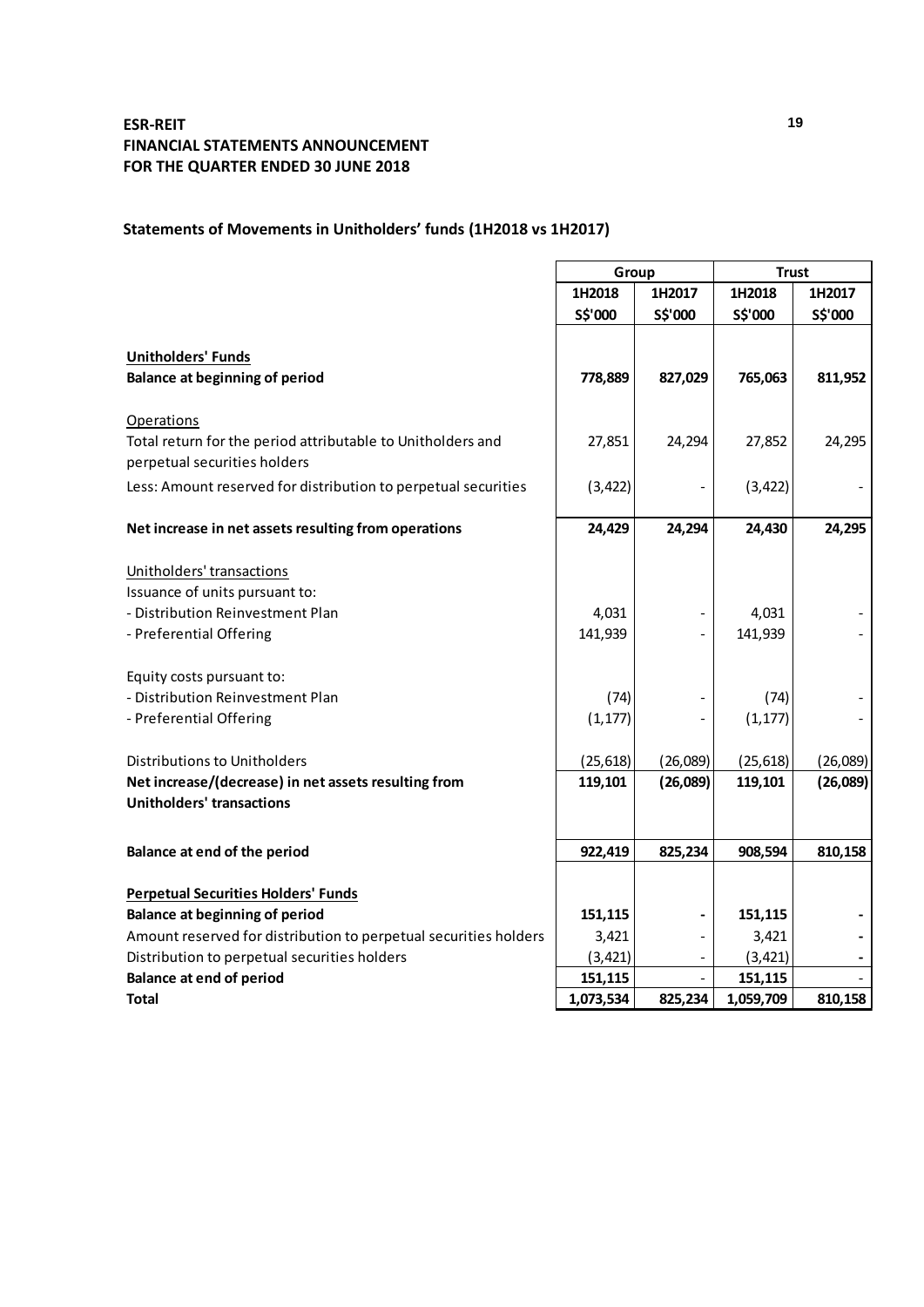## **1(d)(ii) Details of any changes in the units**

|                                             | <b>Trust</b>                         |               |               |               |  |  |
|---------------------------------------------|--------------------------------------|---------------|---------------|---------------|--|--|
|                                             | 2Q2018<br>2Q2017<br>1H2018<br>1H2017 |               |               |               |  |  |
|                                             | <b>Units</b>                         | <b>Units</b>  | <b>Units</b>  | <b>Units</b>  |  |  |
| Issued units at the beginning of period     | 1,583,701,947                        | 1,304,434,416 | 1,313,623,314 | 1,304,434,416 |  |  |
| Issue of new units pursuant to:             |                                      |               |               |               |  |  |
| - Distribution Reinvestment Plan            | -                                    |               | 7,229,019     |               |  |  |
| - Preferential offering <sup>(1)</sup>      | -                                    |               | 262,849,614   |               |  |  |
| Total issued units at the end of the period | 1,583,701,947                        | 1,304,434,416 | 1,583,701,947 | 1,304,434,416 |  |  |

### **Note:**

 $(1)$  Preferential Offering units issued on 28 March 2018 at an issue price of S\$0.54 per new unit.

## **1(d)(iii) To show the total number of issued shares excluding treasury shares as at the end of the current financial period, and as at the end of the immediately preceding year.**

The total number of issued units, excluding treasury units, as at the end of the current and the preceding financial periods are disclosed in  $1(d)(ii)$ . There were no treasury units acquired since the date of listing of ESR-REIT on 25 July 2006.

## **1(d)(iv) A statement showing all sales, transfers, disposal, cancellation and/or use of treasury shares as at the end of the current financial period reported on.**

Not applicable.

## **2 Whether the figures have been audited or reviewed, and in accordance with which auditing standard or practice.**

The figures have not been audited or reviewed by our auditors.

## **3 Where the figures have been audited or reviewed, the auditors' report (including any qualifications or emphasis of matter).**

Not applicable.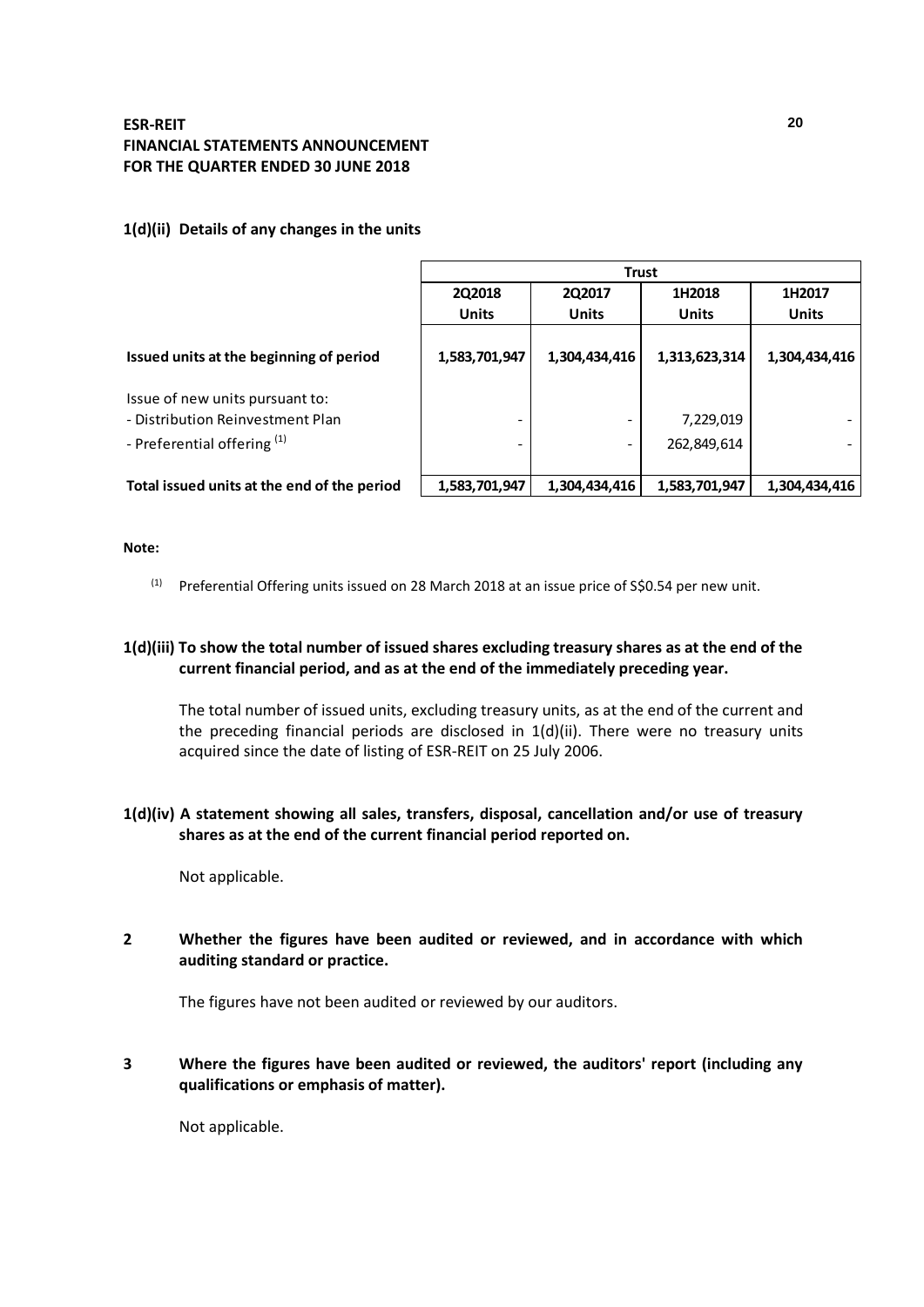## **4 Whether the same accounting policies and methods of computation as in the issuer's most recently audited annual financial statements have been applied.**

The Group has applied the same accounting policies and methods of computation in the preparation of the financial statements for the current financial period, which are consistent with those described in the audited financial statements for the financial year ended 31 December 2017, except that in the financial period, the Group has adopted all the new and revised standards that are effective for annual periods beginning on or after 1 January 2018. The adoption of these standards did not have any effect on the financial performance or position of the Group.

**5 If there are any changes in the accounting policies and methods of computation, including any required by an accounting standard, what has changed, as well as the reasons for, and the effect of, the change.**

Please refer to item 4 above.

# **6 Earnings per unit ("EPU") and distribution per unit ("DPU") for the period**

|                                                                                             |             | Group     |           |           |           |
|---------------------------------------------------------------------------------------------|-------------|-----------|-----------|-----------|-----------|
|                                                                                             | <b>Note</b> | 2Q2018    | 2Q2017    | 1H2018    | 1H2017    |
| <b>EPU</b><br>Total return after income tax before distribution for<br>the period (S\$'000) |             | 11,912    | 11,652    | 24,429    | 24,294    |
| Weighted average number of units ('000)                                                     |             | 1,583,702 | 1,304,434 | 1,456,496 | 1,304,434 |
| Basic and diluted EPU (cents)                                                               | (a)         | 0.752     | 0.893     | 1.677     | 1.862     |
| <b>DPU</b><br>Total amount available for distribution for the period<br>(S\$'000)           |             | 15,849    | 12,466    | 29,275    | 25,572    |
| Applicable number of units for calculation of DPU ('000)                                    |             | 1,583,702 | 1,304,434 | 1,583,702 | 1,304,434 |
| DPU (cents)                                                                                 | (b)         | 1.001     | 0.956     | 1.848     | 1.960     |

### **Notes:**

(a) The basic EPU was calculated using total return after income tax before distribution for the period, which included gain on disposal of investment property, fair value change of financial derivatives and the weighted average number of units in issue during the period. The basic and diluted EPU were the same as there were no dilutive instruments in issue during the period.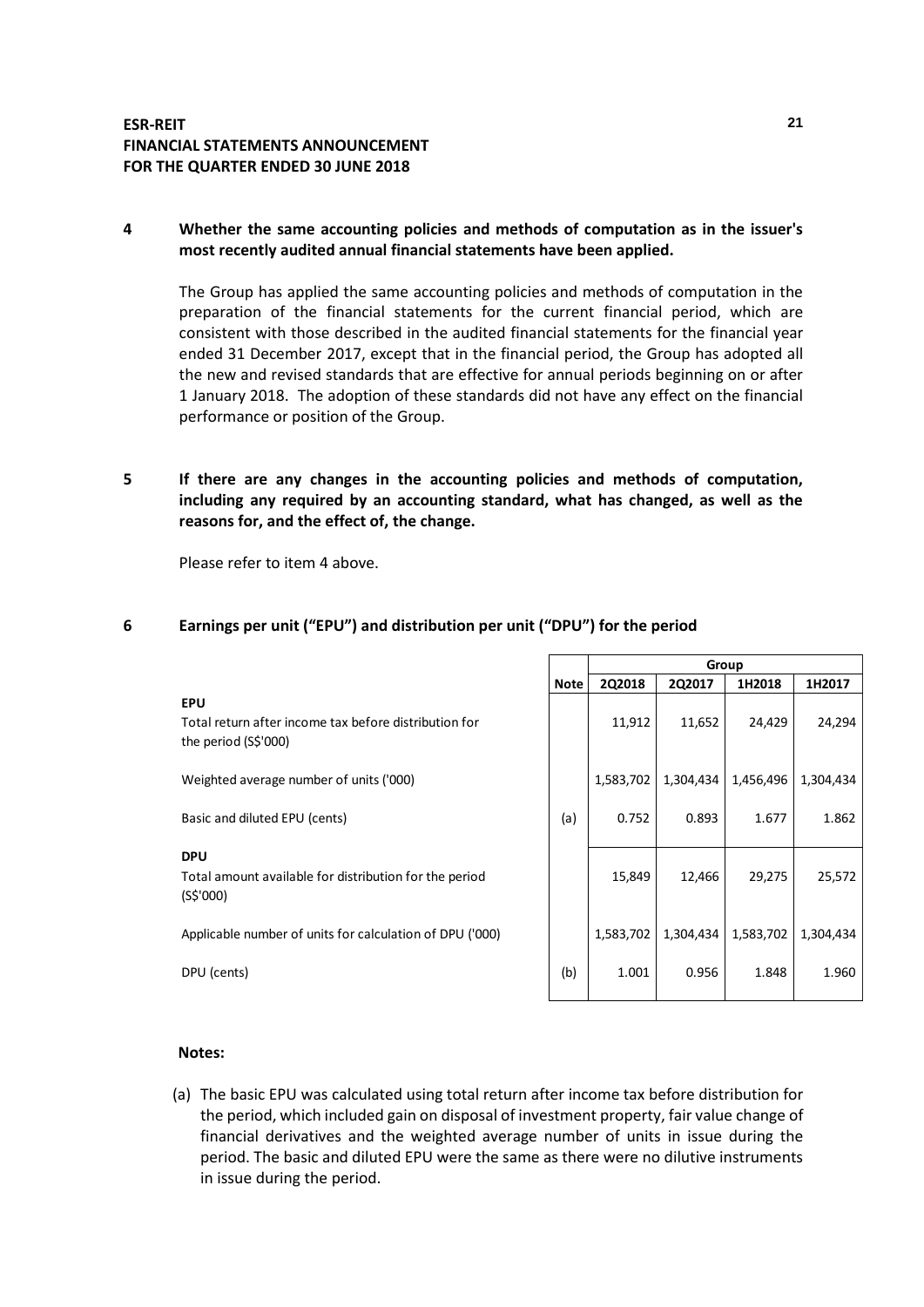(b) DPU was calculated using the total amount available for distribution and the number of units entitled to distribution during the period.

### **7 Net asset value ("NAV") per unit based on units issued at the end of the period**

|             |     | Group |      | <b>Trust</b> |                                          |
|-------------|-----|-------|------|--------------|------------------------------------------|
|             |     |       |      |              | Note 30-06-18 31-12-17 30-06-18 31-12-17 |
| NAV (cents) | (a) | 58.2  | 59.3 | 57.4         | 58.2                                     |

### **Note:**

(a) NAV per unit was calculated based on the number of units issued as at the end of the respective periods.

The decrease was attributed to the impact of units issued during the period pursuant to the preferential offering in March 2018 and to DRP as part payment of the distribution for 4Q2017.

### **8 Review of the performance**

The review of the performance is found in Section 1(a) – Statements of Total Return and Distribution Statement and Section 1(b)(i) – Statement of Financial Position.

### **9 Review of the performance against Forecast/Prospect Statement**

The Group has not disclosed any forecast to the market.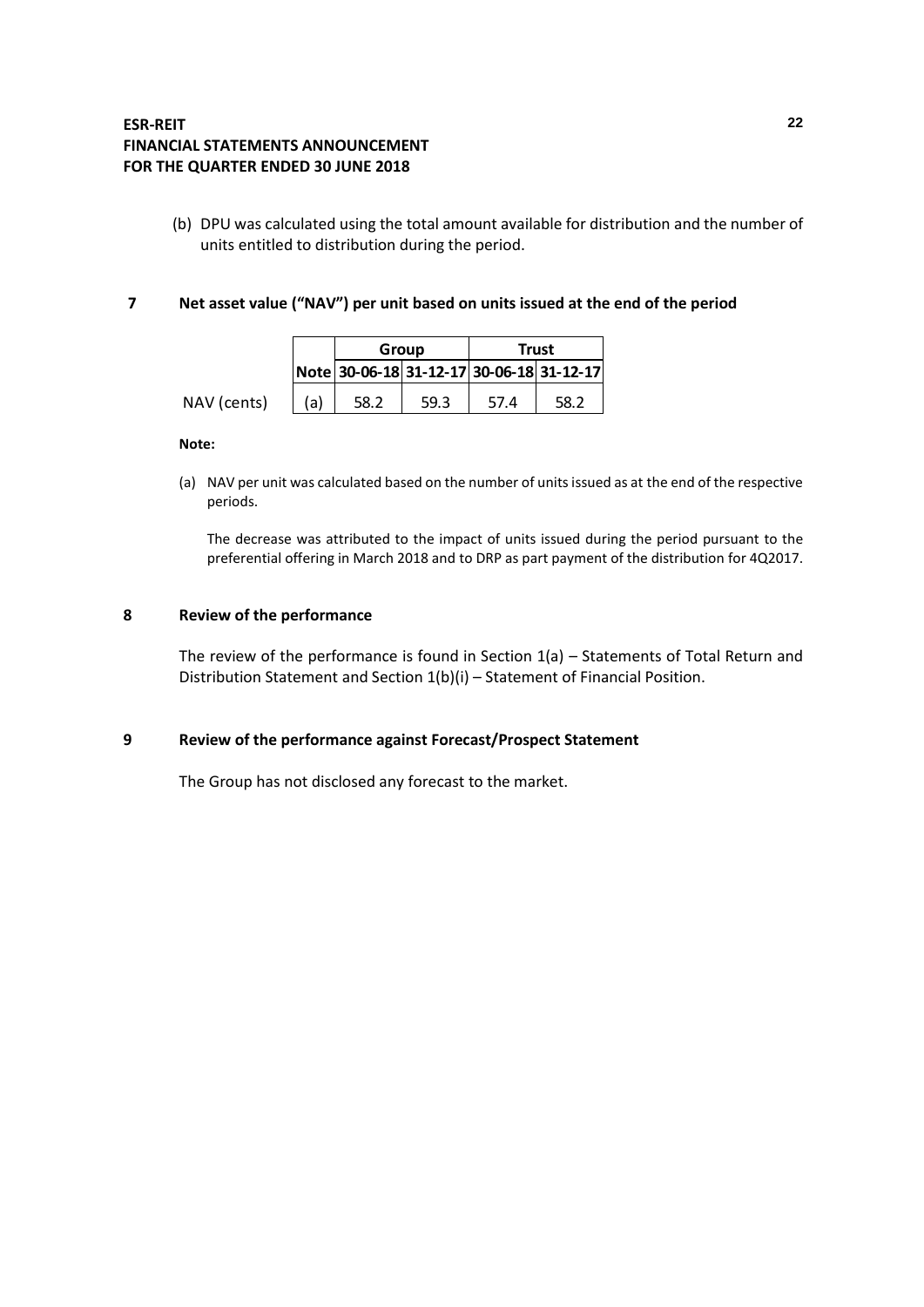## **10. Commentary on the significant trends and competitive conditions of the industry in which the group operates and any known factors or events that may affect the group in the next reporting period and the next 12 months.**

Based on advance estimates on 13 July 2018 by Ministry of Trade and Industry ("MTI"), the Singapore economy grew by 3.8% on year-on-year basis in the 2Q2018, moderating from the 4.3% growth in the 1Q2018. On quarter-on-quarter seasonally-adjusted annualized basis, the economy expanded at a slower pace of 1.0%, a moderation from 1.5% growth in the previous quarter.

Although Singapore's Purchasing Managers' Index ("PMI") for July 2018 posted a further dip of 0.2 points to 52.3, the PMI has now expanded for a record 23 straight months. The drop was mainly attributed to slower growth in new orders and new exports, and lower factory output. Manufacturing employment remains positive as the employment index has recorded 11 months of consecutive expansion. However, both imports and input prices posted slower expansion rates and the order backlog index has recorded the second straight month of contraction.

Notwithstanding the continuing strength of the PMI and the improved manufacturing outlook, the overall industrial property market remains soft. According to JTC's market report for 2Q2018, the occupancy rate of overall industrial property market dropped marginally by 0.3% compared to the previous quarter. Prices and rental of industrial space remained relatively stable. Price index remained unchanged while rental index fell marginally by 0.1% compared to the previous quarter. As new supply is expected to taper in the next 1-2 years, prices and rental may start to stabilise in tandem with occupancy rates.

During the quarter, ESR-REIT successfully secured a lease with our existing master tenant at 9 Tuas View Crescent and also converted 16 Tai Seng Street into a multi-tenanted building ("MTB") bringing down the FY2018 lease expiry concentration for single-tenanted buildings ("STB") from 6.0% to only 0.9% of portfolio rental income.

On 18 May 2018, the Managers of both ESR-REIT and Viva Industrial Trust issued a joint statement on a proposed merger by way of a trust scheme of arrangement. The circular on the proposed merger was sent out to Unitholders on 7 August 2018 with an Extraordinary General Meeting to be convened on 31 August 2018.

Although an increase in enquiries have been noted recently, the Manager expects the leasing market to remain competitive notwithstanding that demand and supply dynamics appear to be improving as historically high supply levels look to taper off by late 2018. Following the confirmation by IRAS that the disposal gain from the sale of 63 Hillview Avenue would not be subject to income tax, distribution income in future will be underpinned by the ability to payout capital gains. This will help to offset the negative impact on ESR-REIT's income due to its ongoing and/or future asset enhancement initiatives, from conversions from STB to MTB, and from divestments of non-core assets. The Manager will continue to focus on improving asset and tenant quality and maintaining occupancy given the challenging leasing market.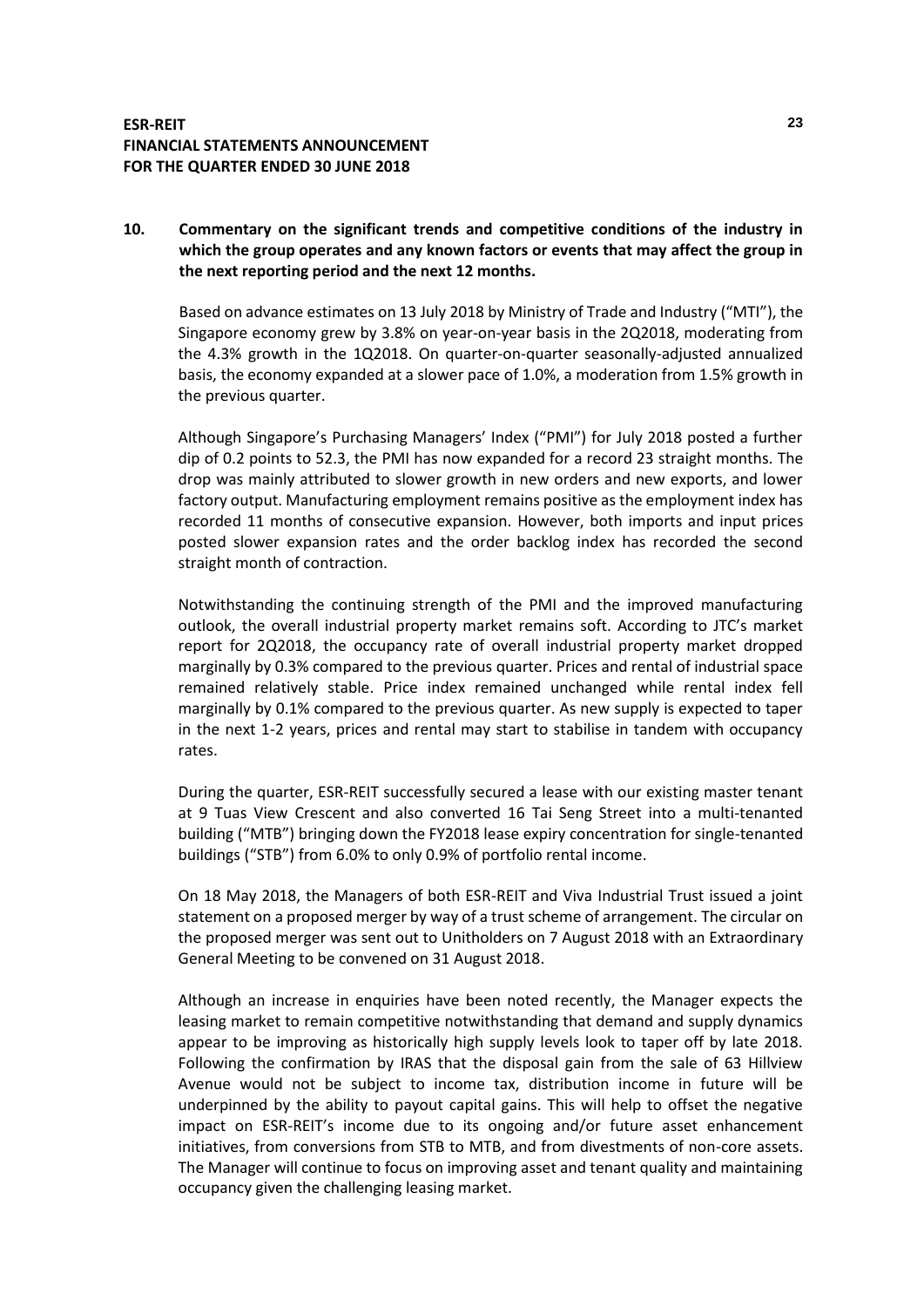### **11 Distributions**

## **(a) Current financial period**

| Any distributions declared for<br>the current financial period: | Yes                                                                                                                                                                                                                                                                                                                                                                                                                                                                             |
|-----------------------------------------------------------------|---------------------------------------------------------------------------------------------------------------------------------------------------------------------------------------------------------------------------------------------------------------------------------------------------------------------------------------------------------------------------------------------------------------------------------------------------------------------------------|
| Name of distribution:                                           | 50th distribution for the period from 1 April 2018 to 30 June 2018                                                                                                                                                                                                                                                                                                                                                                                                              |
| Distribution Type:                                              | Taxable income                                                                                                                                                                                                                                                                                                                                                                                                                                                                  |
| <b>Distribution Rate:</b>                                       | 1.001 cents per unit comprising:<br>(a) Taxable income 0.888 cents per unit<br>(b) Other gains<br>0.113 cents per unit                                                                                                                                                                                                                                                                                                                                                          |
| Par value of units:                                             | Not meaningful                                                                                                                                                                                                                                                                                                                                                                                                                                                                  |
| Tax Rate:                                                       | Taxable income distribution<br>The distribution is made out of ESR-REIT's taxable income.<br>Unitholders receiving distributions will be subject to Singapore<br>income tax on the distributions received except for individuals<br>where the distribution is exempt from tax (unless they hold their<br>units through partnership or as trading assets).<br>Other gains distribution<br>The distribution from other gains is not a taxable distribution to<br>the Unitholders. |
|                                                                 |                                                                                                                                                                                                                                                                                                                                                                                                                                                                                 |
| Books closure date:                                             | 21 August 2018                                                                                                                                                                                                                                                                                                                                                                                                                                                                  |
| Date payable:                                                   | 19 September 2018                                                                                                                                                                                                                                                                                                                                                                                                                                                               |

The Manager has determined that the DRP **will not apply** to the distribution for the period from 1 April 2018 to 30 June 2018.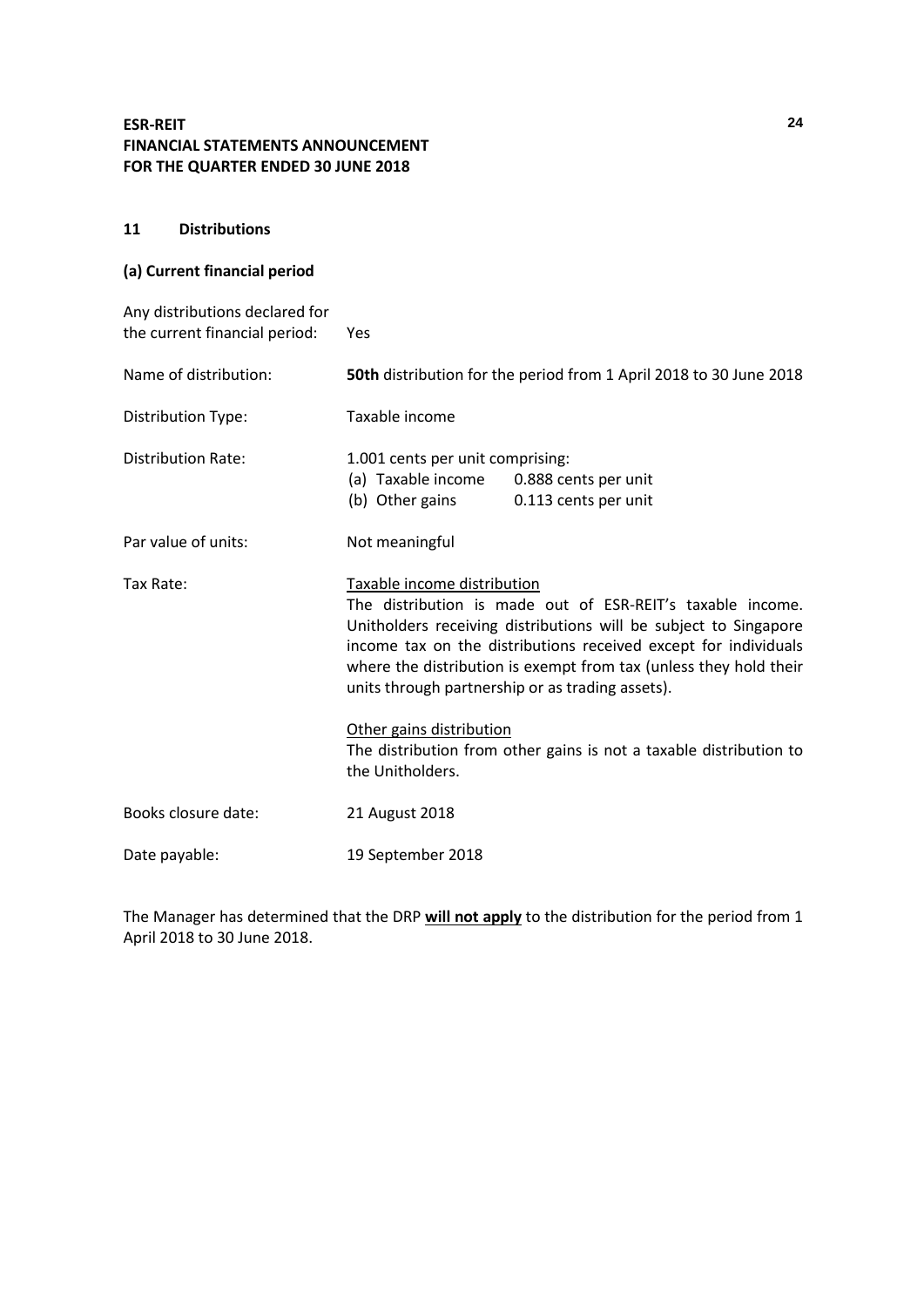### **(b) Corresponding period of the immediately preceding year**

| Any distributions declared for<br>the previous corresponding |                                                                                                                                                                                                                                                                                                                                                           |
|--------------------------------------------------------------|-----------------------------------------------------------------------------------------------------------------------------------------------------------------------------------------------------------------------------------------------------------------------------------------------------------------------------------------------------------|
| financial period:                                            | Yes.                                                                                                                                                                                                                                                                                                                                                      |
| Name of distribution:                                        | 46th distribution for the period from 1 April 2017 to 30 June 2017                                                                                                                                                                                                                                                                                        |
| Distribution Type:                                           | Taxable income                                                                                                                                                                                                                                                                                                                                            |
| Distribution Rate:                                           | 0.956 cents per unit                                                                                                                                                                                                                                                                                                                                      |
| Par value of units:                                          | Not meaningful                                                                                                                                                                                                                                                                                                                                            |
| Tax Rate:                                                    | Taxable income distribution<br>The distribution is made out of ESR-REIT's taxable income.<br>Unitholders receiving distributions will be subject to Singapore<br>income tax on the distributions received except for individuals<br>where the distribution is exempt from tax (unless they hold their<br>units through partnership or as trading assets). |

## **12 If no distribution has been declared/(recommended), a statement to that effect**

Not applicable.

## **13 If the Group has obtained a general mandate from shareholders for IPTs, the aggregate value of each transaction as required under Rule 920(1)(a)(ii). If no IPT mandate has been obtained, a statement to that effect.**

The Group has not obtained any IPT mandate from the Unitholders.

### **14 CONFIRMATION BY THE BOARD PURSUANT TO RULE 705(5) OF THE LISTING MANUAL**

The Board of Directors of the Manager has confirmed that, to the best of their knowledge, nothing has come to their attention which may render these interim financial results to be false or misleading in any material respect.